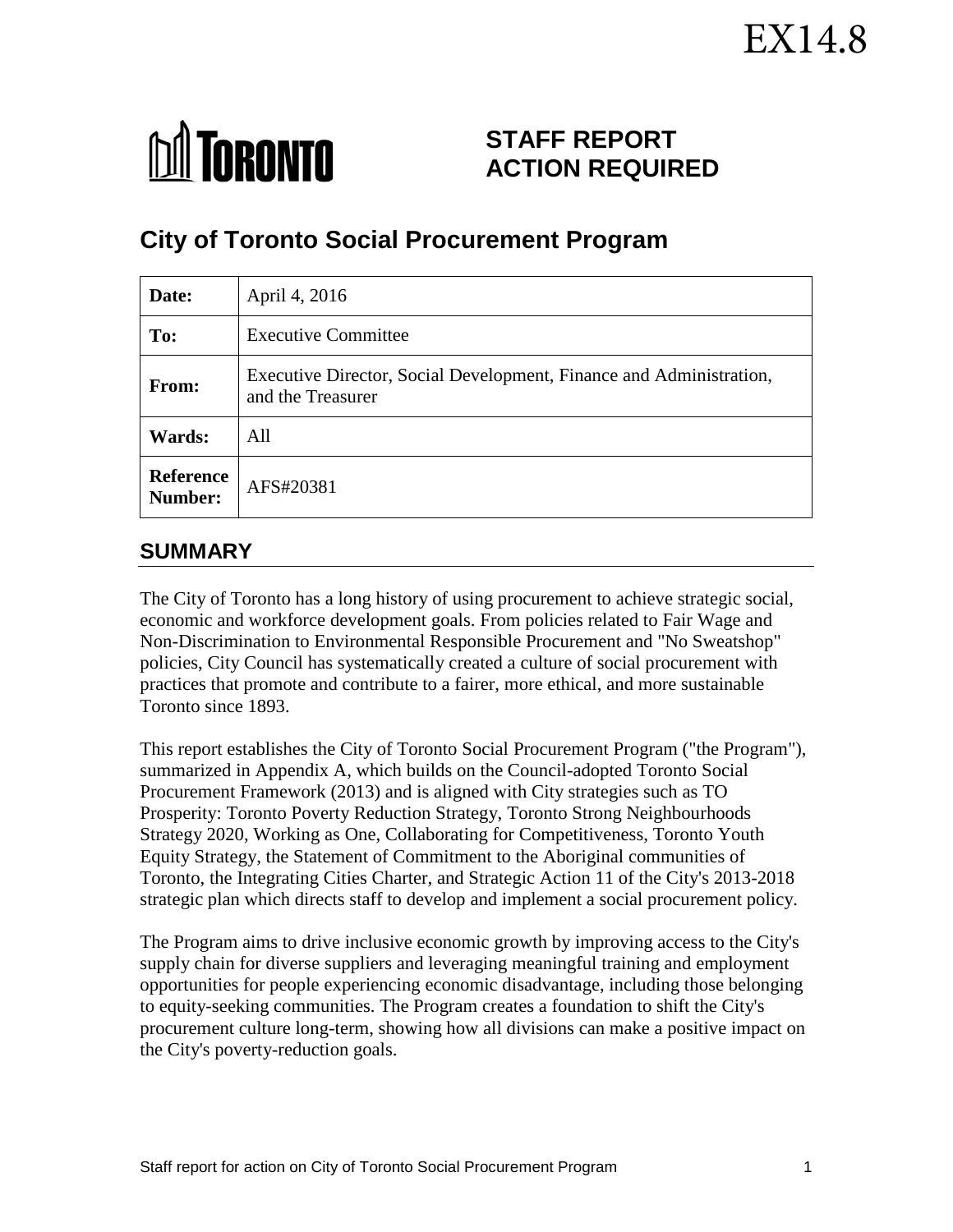# **RECOMMENDATIONS**

The Executive Director, Social Development, Finance and Administration Division, and the Treasurer recommend that:

- 1) City Council adopt the City of Toronto Social Procurement Program summarized in Appendix A together with the Social Procurement Policy detailed in Appendix B;
- 2) City Council direct the City Manager to work with all City division heads to collaboratively implement the City of Toronto Social Procurement Program;
- 3) City Council request the City Agencies and City Corporations to develop and implement similar programs and policies; and
- 4) City Council request the Director, Purchasing and Materials Management and the Executive Director, Social Development, Finance and Administration to report back to Executive Committee in 2018 on the progress of the City of Toronto Social Procurement Program.

#### **Financial Impact**

The 2016 Approved Operating Budget for the Social Development and the Office of the Treasurer includes funding of \$0.065 million for 1 permanent position with the cost of the position to be shared evenly between the two Divisions, with the annualization of \$0.025 million included in the Outlooks for the two divisions.

Subsequently, the City has received a one-time grant of \$0.220 million from the Atkinson Foundation to support the addition of 1 temporary position over a two-year period, required to engage the broader public sector community in activities that support social procurement principles and practices through the AnchorTO network.

Funding for this position was approved by Council at its meeting of March 31, 2016, and will be included in the 2016 Operating Budget for Social Development, Finance and Administration.

The adoption of the City of Toronto Social Procurement Program will have no additional financial implications.

The Deputy City Manager & Chief Financial Officer has reviewed this report and agrees with the financial impact information.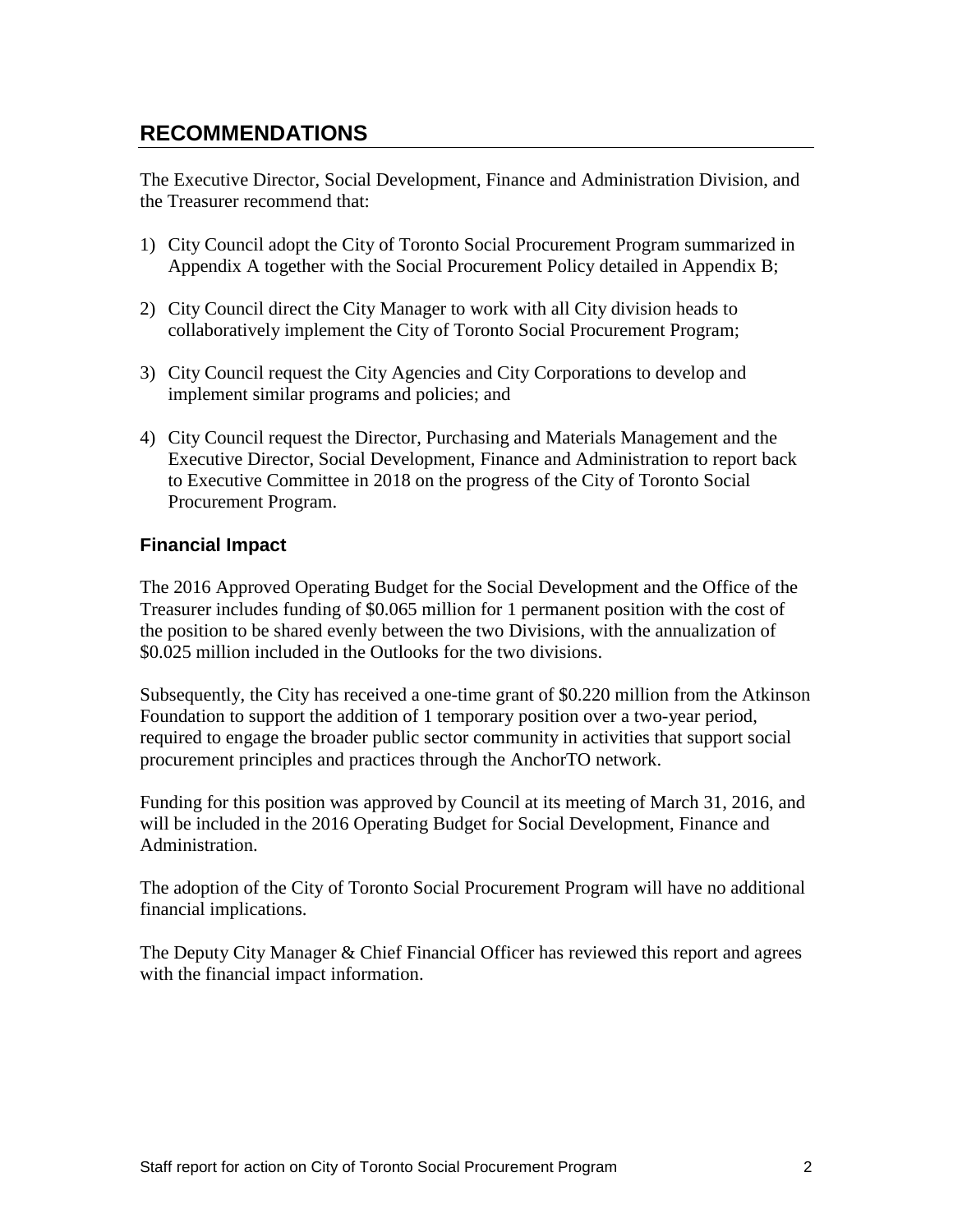# **EQUITY IMPACT STATEMENT**

The City of Toronto Social Procurement Program provides equitable access to economic opportunities to people experiencing economic disadvantage, discrimination and/or barriers to equal opportunity, including those from equity-seeking communities protected by human rights legislation. These communities include, but are not limited to, women, Aboriginal people, racial minorities, persons with disabilities, newcomers, and LGBTQ+ persons. The Program equalizes access to the City's procurement processes for diverse suppliers, including social purpose enterprises, who experience inequitable barriers to accessing City competitive procurement processes. The Program also leverages employment, training and apprenticeship opportunities for people experiencing economic disadvantage. In doing so, the Program aims to achieve positive economic outcomes for people who are disproportionately affected by poverty and discrimination.

# **DECISION HISTORY**

On April 10 and 11, 2012, City Council requested that the 2015 Pan Am Games Organizing Committee include social procurement criteria when awarding municipal contracts. City staff were also requested to develop a framework for implementation of best practices, targets, benchmarks, and an ongoing process for social procurement beyond the Games in 2015.

[\(http://app.toronto.ca/tmmis/viewAgendaItemHistory.do?item=2012.GM12.18\)](http://app.toronto.ca/tmmis/viewAgendaItemHistory.do?item=2012.GM12.18)

On May 7, 8, 9 and 10, 2013, City Council adopted the *Toronto Social Procurement Framework*, a plan for developing a Social Procurement Policy for the City of Toronto. [\(http://app.toronto.ca/tmmis/viewAgendaItemHistory.do?item=2013.EX31.11\)](http://app.toronto.ca/tmmis/viewAgendaItemHistory.do?item=2013.EX31.11)

On February 19 and 20, 2014, City Council adopted a motion directing staff to explore options for amending City procurement processes and policies to encourage and/or require hiring of people from Aboriginal communities for City contracts, and report on progress made to the Aboriginal Affairs Committee [\(http://app.toronto.ca/tmmis/viewAgendaItemHistory.do?item=2014.EX38.2\)](http://app.toronto.ca/tmmis/viewAgendaItemHistory.do?item=2014.EX38.2)

On August 25, 26, 27 and 28, 2014, City Council received an update on the *Toronto Social Procurement Framework* for information and directed staff to include youth employment in the development of the final policy. [\(http://app.toronto.ca/tmmis/viewAgendaItemHistory.do?item=2014.EX44.17\)](http://app.toronto.ca/tmmis/viewAgendaItemHistory.do?item=2014.EX44.17)

On November 3 and 4, 2015, City Council adopted *TO Prosperity: Toronto Poverty Reduction Strategy*, which recommends that the City leverage the economic power of the City to stimulate job growth, support local businesses, and drive inclusive economic growth, including designing and implementing a City social procurement policy. [\(http://app.toronto.ca/tmmis/viewAgendaItemHistory.do?item=2015.EX9.5\)](http://app.toronto.ca/tmmis/viewAgendaItemHistory.do?item=2015.EX9.5)

On December 9 and 10, 2015, City Council directed City staff to consider as part of the Social Procurement Policy requirements, hiring people who identify as Aboriginal.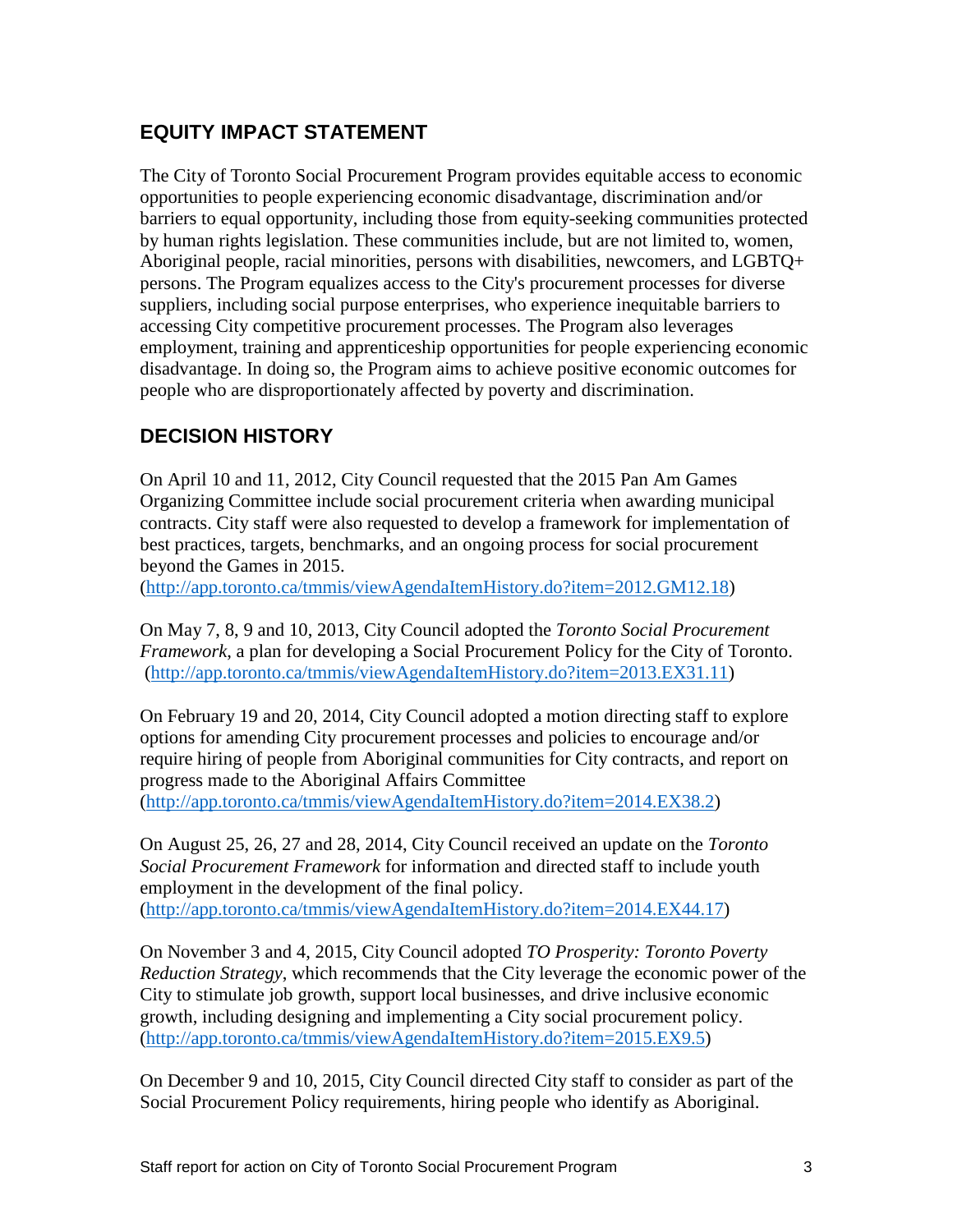[\(http://app.toronto.ca/tmmis/viewAgendaItemHistory.do?item=2015.EX10.15\)](http://app.toronto.ca/tmmis/viewAgendaItemHistory.do?item=2015.EX10.15)

On February 17, 2016, City Council approved the 2016 Operating Budget which authorized staff to hire a Purchasing Coordinator to support the implementation of the City of Toronto Social Procurement Program. [\(http://app.toronto.ca/tmmis/viewAgendaItemHistory.do?item=2016.EX12.2\)](http://app.toronto.ca/tmmis/viewAgendaItemHistory.do?item=2016.EX12.2)

On April 1, 2016, City Council approved Notice of Motion MM17.13 authorizing Social Development, Finance and Administration to receive grant funding from the Atkinson Foundation and amend its operating budget and staff complement to implement the complementary AnchorTO public sector community of practice initiative. [\(http://app.toronto.ca/tmmis/viewAgendaItemHistory.do?item=2016.MM17.13\)](http://app.toronto.ca/tmmis/viewAgendaItemHistory.do?item=2016.MM17.13)

# **ISSUE BACKGROUND**

Social procurement is the achievement of strategic social, economic and workforce development goals using an organization's process of purchasing goods and services. The City of Toronto has a long history of using its procurement to achieve its strategic goals. From policies related to Fair Wage and Non-Discrimination to Environmental Responsibility and "No Sweatshop," City Council has systematically created a culture of social procurement with policies and practices that promote and contribute to a fairer, more ethical, and more sustainable city since 1893.

City Council continued this tradition in May 2013 when Council adopted the Toronto Social Procurement Framework. This framework directed staff to investigate how to alleviate economic disadvantage by embedding supply chain diversity and workforce development in the City's procurement process.

Over an 18 month process, staff have led nine (9) pilot projects to determine how best to (a) make access to the City's supply chain more equitable (supply chain diversity); and (b) how to use City procurement projects to leverage employment and training opportunities for people experiencing economic disadvantage (workforce development).

The proposed City of Toronto Social Procurement Program outlined in this report draws on the learnings from these pilots as well as best practices from other jurisdictions. The Program will ensure that the City considers opportunities for supply chain diversity or workforce development whenever the City procures goods and services, professional services, and construction services, and provides the necessary support structures to ensure the effective implementation of the Program. In doing so, the City will help drive economic growth in Toronto that includes those experiencing economic disadvantage, discrimination and barriers to equal opportunity.

The Program will also ensure that the City's procurement processes are aligned with a broader public sector movement towards embedding community benefits in public sector procurement, including: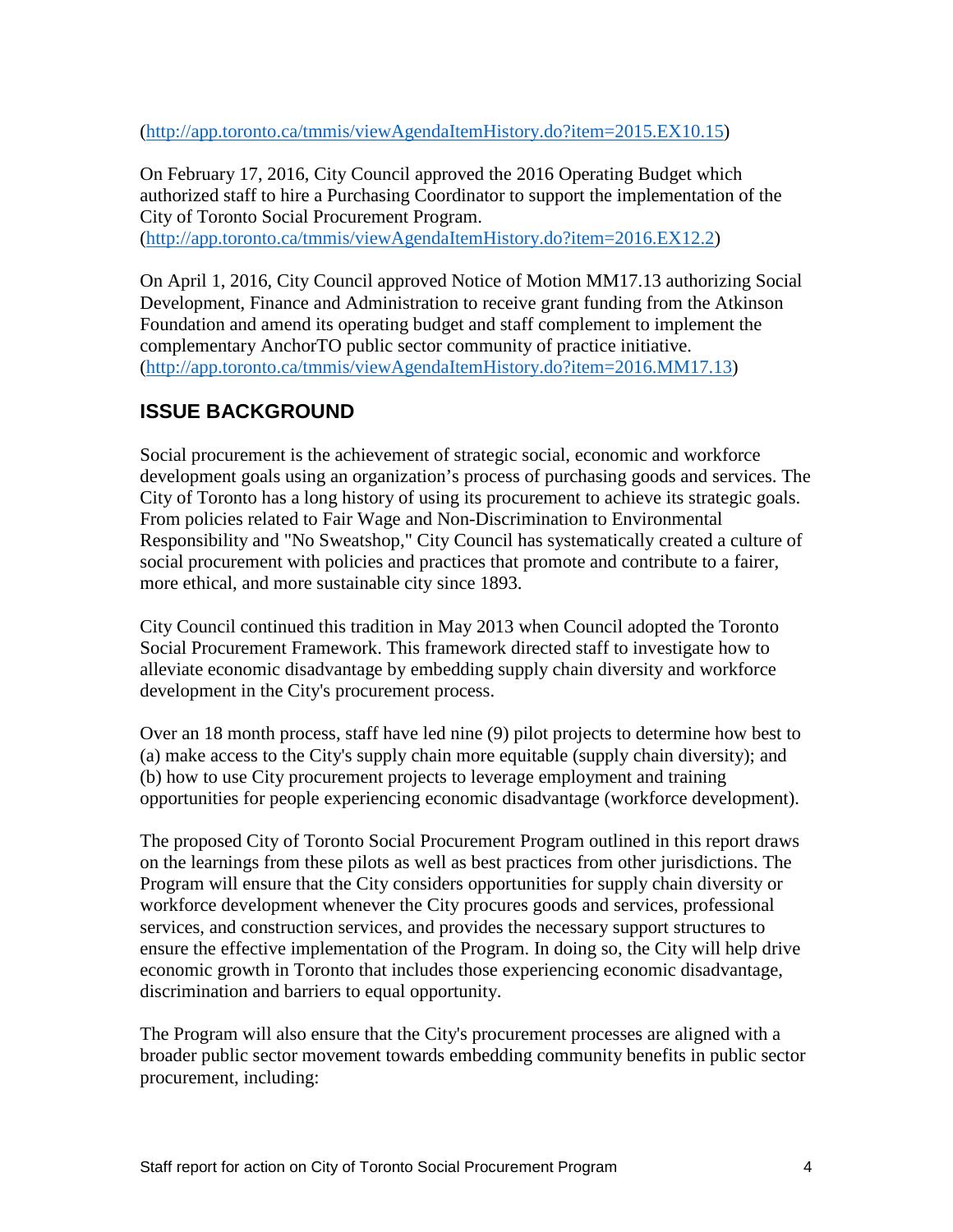- **Metrolinx / Eglinton Crosstown LRT Line:** Project agreement includes requirement to incorporate community benefits in the construction of the project to maximize employment and subcontracting opportunities for equity-seeking communities.
- **University of Toronto Scarborough:** Embedding apprenticeship and local employment opportunities in their campus redevelopment master plan.
- **Toronto Community Housing Corporation:** Developing a Community Economic Development and Social Procurement Policy to include "social enterprise businesses" in their procurement process and place TCHC residents in employment, training and entrepreneurship opportunities.

The Program is also aligned with the recently passed Ontario *Infrastructure for Jobs and Prosperity Act (2015)* which requests that public sector entities, including municipalities consider how:

Infrastructure planning and investment should promote community benefits, being the supplementary social and economic benefits arising from an infrastructure project that are intended to improve the well-being of a community affected by the project, such as local job creation and training…improvement of public space within the community, and any specific benefits identified by the community.  $\frac{1}{1}$  $\frac{1}{1}$  $\frac{1}{1}$ 

Finally, the Program aligns with efforts within the federal Ministry of Public Services and Procurement where the Minister has been tasked with considering ways to embed social procurement in the Government of Canada's procurement processes<sup>[2](#page-4-1)</sup> and the Ministry of Employment and Social Development, which is exploring the creation of a Canadian Poverty Reduction Strategy<sup>[3](#page-4-2)</sup>.

# **COMMENTS**

# **Purpose and Goals**

Social procurement is a core poverty reduction policy. In unanimously approving the Toronto Poverty Reduction Strategy, City Council directed staff to improve essential services that assist residents to meet basic needs, create opportunities for working families unable to build stable lives, and address the systemic causes of poverty. These directions recognize that Toronto's ever-rising cost of living makes it hard for too many residents to make ends meet, that precarious jobs make it nearly impossible for families to save and prosper, and that poverty disproportionately and systematically affects some population groups more than others.

<span id="page-4-0"></span><sup>&</sup>lt;sup>1</sup> Infrastructure for Jobs and Prosperity Act, Section 3(9),  $\overline{a}$ 

<sup>&</sup>lt;http://www.ontla.on.ca/web/bills/bills\_detail.do?locale=en&BillID=2998>

<span id="page-4-1"></span><sup>2</sup> Minister of Public Services and Procurement Mandate Letter, 2015 < http://pm.gc.ca/eng/minister-publicservices-and-procurement-mandate-letter>

<span id="page-4-2"></span><sup>&</sup>lt;sup>3</sup> Minister of Families, Children and Social Development Mandate Letter, 2015

<sup>&</sup>lt;http://pm.gc.ca/eng/minister-families-children-and-social-development-mandate-letter>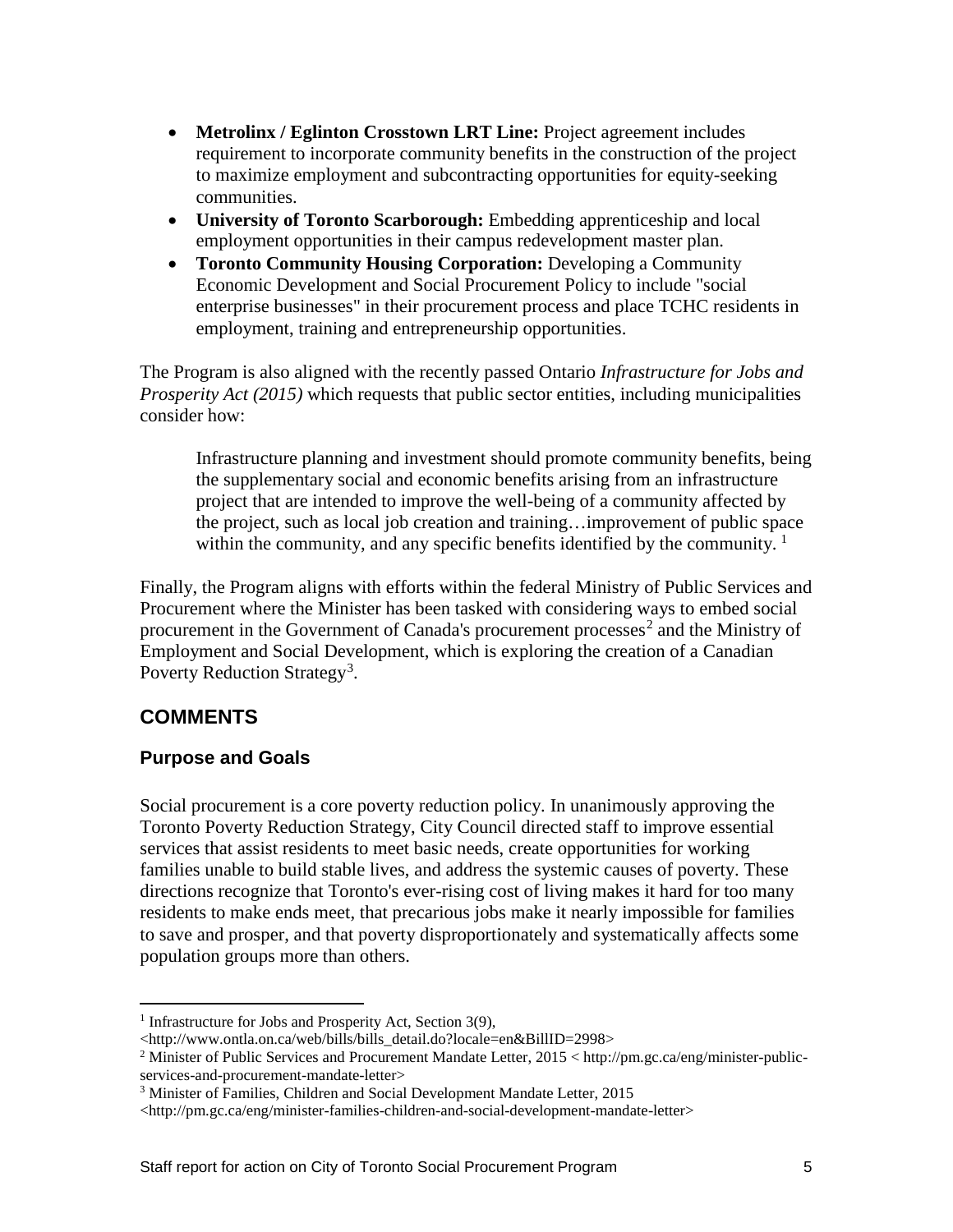The incidence of low-income persons in Toronto (19%) is significantly greater than in Canada (14.9%) and Ontario (13.9%). Recent immigrants (46%), Aboriginal people (37%), female lone-parent families (37%), members of racialized groups (33%), and people with disabilities (30%) have higher rates of poverty than the general population. Similar patterns exist for unemployment rates and the trends persist over time. And while existing data sources are not yet disaggregated to include groups such as the LGBTQ+ community and youth experiencing vulnerabilities, qualitative evidence points to significant challenges with achieving equitable economic outcomes in these communities as well.

Drawing on international best practices, the Toronto Poverty Reduction Strategy recommends actions the City can adopt to address the systemic causes of poverty, using existing resources. Adopting social procurement practices is one of these actions (Recommendation #13).

Every year the City awards an average of \$1.8 billion of goods and services, professional services, and construction services. A growing number of public institutions across the globe, including in Toronto, have shown it is possible to leverage these kinds of expenditures to create economic opportunities for those disproportionately affected by poverty. As a recent report by the Atkinson Foundation and Mowat Centre illustrates, if even as little as 2% of the City's procurement leads to benefits for Toronto's economically-depressed neighbourhoods or to people experiencing economic disadvantage, this would amount to a \$30 million investment in those communities.<sup>[4](#page-5-0)</sup> In addition, increasing employment opportunities for traditionally disadvantaged groups on the margins of—or excluded from—the labour market will yield further economic and social benefits, not just to these individuals and communities, but also to the city as a whole. From this perspective, a more inclusive approach to procurement represents a deliberate City strategy to support broader City social, economic and workforce development goals, while minimizing, through a carefully crafted policy framework, risks to the City and to the integrity of the City's procurement processes.

For example, the City can proactively seek quotations from diverse suppliers who are often overlooked when goods and services are procured, as City divisions often do when procuring from social purpose enterprises to cater community events. The City can also create training, employment or apprenticeship opportunities when the City invests in infrastructure as it did for local youth during the development of the 1652 Keele Street Community Hub.

The Program outlined in this report, therefore, is designed to achieve two key goals:

1. Increase the diversity of the City's supply chain by providing diverse suppliers with equitable access to competitive City procurement processes; and

 $\overline{a}$ 

<span id="page-5-0"></span><sup>4</sup> Dragicevic, Nevena (2015) "Anchor Institutions", Atkinson Foundation and Mowat Centre < http://anchorinstitutions.ca/>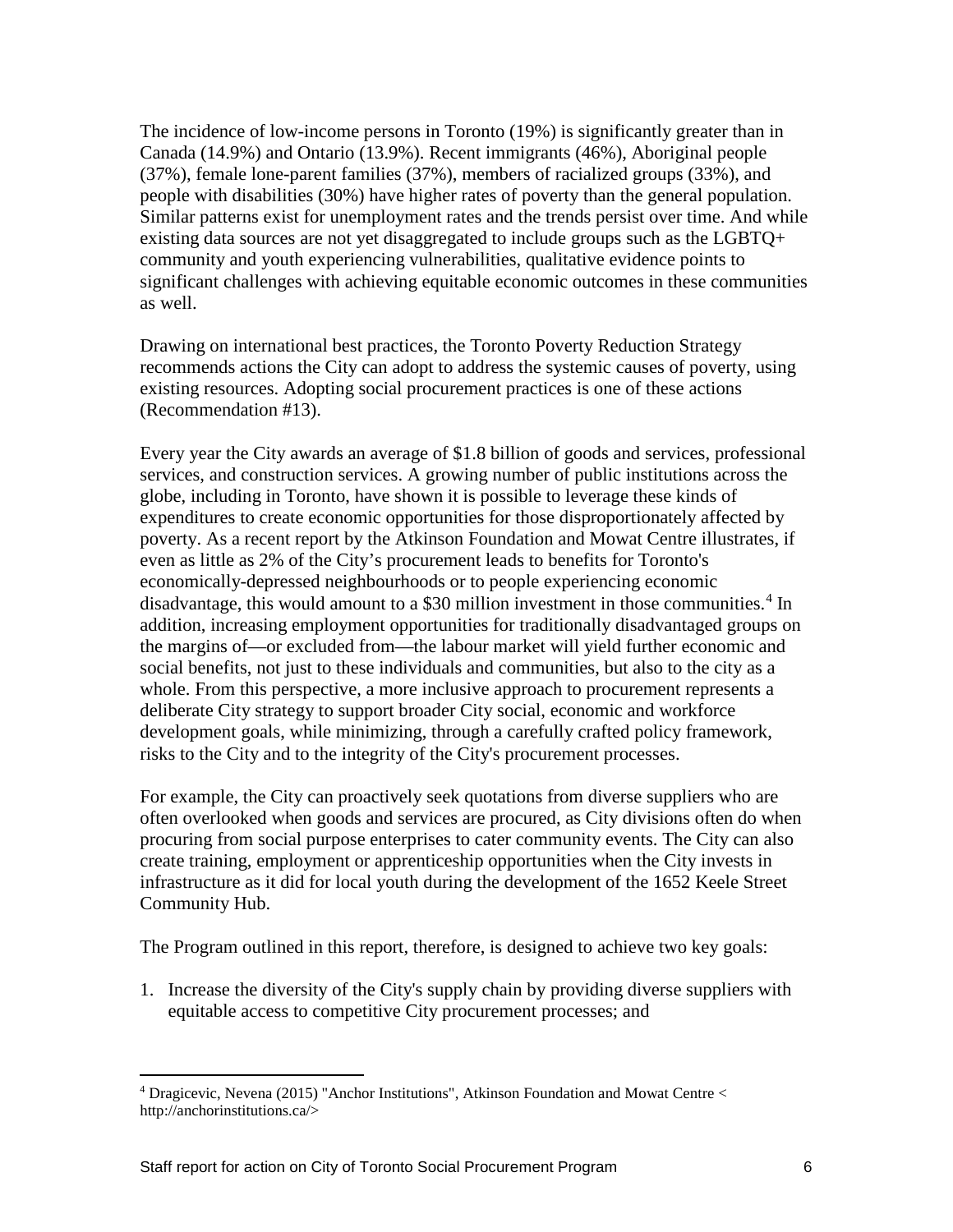2. Increase the number of employment, apprenticeship and training opportunities leveraged for people experiencing economic disadvantage, including those from equity-seeking communities.

As one of the first large municipalities in Canada to implement supplier diversity and workforce development in ongoing operational processes, the Program will encourage other public sector institutions in Toronto to embed social procurement in their own practices, contributing to a vibrant all-of-government approach to creating social impact.

The Program will also help improve the competitiveness of Toronto businesses when competing for public sector procurement. Many other jurisdictions around the world often include social impact requirements in public sector procurement. However, businesses in the Greater Toronto Area lag behind businesses from other jurisdictions when it comes to implementing initiatives like supplier diversity programs.<sup>[5](#page-6-0)</sup> Experience with the City of Toronto Social Procurement Program will help GTA businesses to engage with such requirements in other jurisdictions.

# **Learnings from 2013-2015 Pilot Process**

City staff have engaged in nine (9) pilot projects to learn how social procurement can be effectively embedded in City processes. Appendix C summarizes the nine pilot projects. Overall, four key learnings from the pilot projects consistently emerged.

#### **1. Need for Clear Guidelines and an Enabling Policy Environment**

For City divisions, supply chain diversity and workforce development is new and it is not always clear how procurements should embed social procurement. There is also significant risk aversion among staff in adding unfamiliar requirements to procurement without clear processes or guidelines. As a result, the pilots could not always include social procurement requirements. The most successful pilots were those where social procurement requirements could be clearly identified early in the project planning process rather than being considered only when the project was fully specified. This allowed project managers to understand and become comfortable with the expectations for social procurement and ensure components of the project could provide meaningful opportunities.

#### **2. Need for Tools, Guides and Support Systems**

 $\overline{a}$ 

The pilot process identified gaps in knowledge and support structures that limited what could be achieved. For example, some diverse suppliers were not aware of what the City purchases or how to do business with the City. In turn, City divisions needed better lists of diverse suppliers to understand how and where to diversify the City's supply chain.

<span id="page-6-0"></span> $<sup>5</sup>$  Larson, Paul D. (2012) "Supplier Diversity in the GTA: Business Case and Best Practices", DiverseCity</sup> <http://diversecitytoronto.ca/wp-content/uploads/DiverseCityCounts6-brief-web.pdf>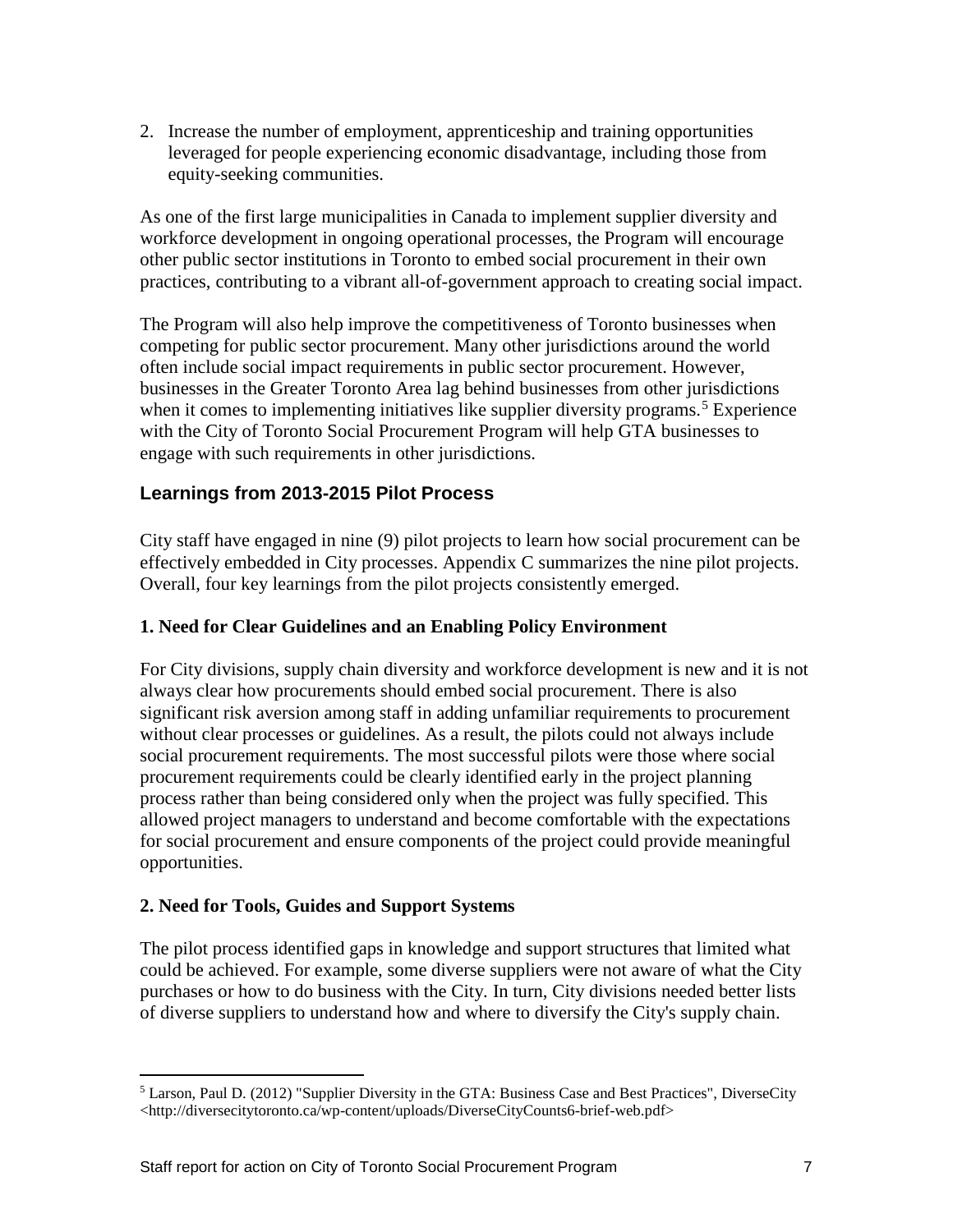Larger suppliers also did not have much experience integrating workforce development initiatives into projects.

Staff were unable to collect needed data to fully understand the diversity of the City's supply chain. This inability was due to limitations in the existing information and technology tools available to PMMD.

As a result of these knowledge gaps, much of the work in the pilot stage was spent educating stakeholders on what social procurement means in a public sector context, entering into partnerships with supplier certification bodies, creating template contract language, developing workforce development models, and understanding the limitations of the existing supply chain management system.

Divisions need robust, verified lists of diverse suppliers to engage in supply chain diversity. The development of enhanced data collection tools are also needed to ensure that the implementation of the Program is properly tailored to address community needs.

# **3. Need for Dedicated Internal Staff Training and Support**

The pilot process revealed a need for dedicated staff resources to support social procurement. Internally, City divisions do not have much experience engaging in supply chain diversity and workforce development. There are also no established City processes to connect City procurement projects with the targeted social, economic and workforce development initiatives from Social Development, Finance Administration (SDFA), Economic Development and Culture (EDC), Toronto Employment and Social Services (TESS) or Shelter Support and Housing Administration (SSHA).

With no existing subject-matter expert to coordinate the work, the social procurement development team was continuously required to provide ad hoc support to divisions that are ultimately responsible for managing their individual procurements. Training of management and line staff in understanding social procurement along with equity and diversity training is important to implement and sustain the City's social procurement activities. Indeed, other jurisdictions engaging in social procurement, such as the City of Chicago, the City of Atlanta, and the Government of Scotland have dedicated units or engage community-based intermediaries to support the success of social procurement. Similar dedicated staff support within the City, centrally located in PMMD is required to successfully steward social procurement for all City divisions.

# **4. Need for Supplier and Community Capacity Building and Outreach**

Systematic use of City procurement as a tool to drive inclusive economic growth requires that multiple City divisions work in a coordinated way. Effective social procurement requires that City procurement opportunities are aligned with the kinds of resources that community agencies and diverse suppliers can supply. Similarly, community agencies and diverse supplier organizations need advance notice of what City divisions plan to procure so that they can develop appropriate programs to do business with the City.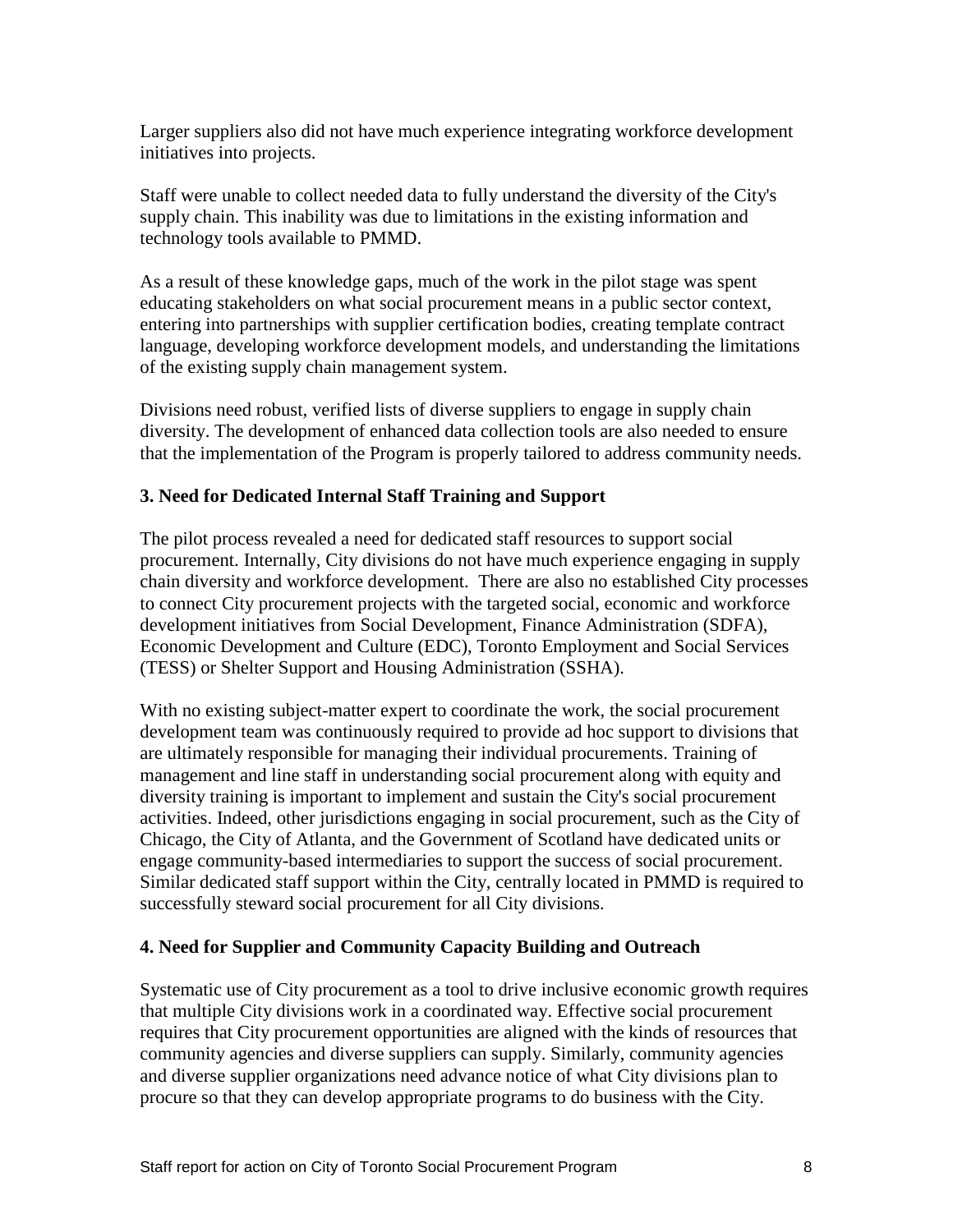Without this kind of matching and alignment, it will be difficult to connect residents and businesses in communities with appropriate City social procurement opportunities.

While the City does engage in community-based business and workforce development initiatives, such as those offered by EDC (through Enterprise Toronto), TESS, and SDFA, the pilot process revealed that few of these initiatives specifically incorporate City procurement opportunities as part of their programs. In turn, PMMD and City divisions who are procuring goods and services do not systematically consider incorporating the City's broader social development and poverty reduction activities. Through better coordination among all City divisions, there is significant potential to ensure that the City's social, economic and workforce development initiatives are connected to City procurement activities.

# **Consultations**

In addition to consultations reported on in 2014 as part of the *Update on the Social Procurement Framework* (EX44.17), staff have conducted targeted engagement with a broad range of stakeholders including internal City divisions, community agencies, trade associations, construction industry representatives, and other orders of government, to inform the final phase of program development. These consultations include:

- Construction associations through the Broader Construction Association Consultation Group.
- Construction trade groups such as the Central Ontario Building Trades and Ontario College of Trades.
- Key City divisions including Facilities, Solid Waste Management Services, and Engineering and Construction Services.
- Public sector institutions including Toronto Community Housing Corporation, Toronto Transit Commission, Toronto Public Library, Ministry of Government and Consumer Services, Treasury Board Secretariat, Supply Chain Ontario, the Ministry of Economic Development, Employment and Infrastructure, and Toronto-based colleges and universities.
- The United Way of Toronto and York Region including the Toronto Enterprise Fund and Social Purchasing Project.
- International experts from the United States and Scotland.
- Community partners and agencies engaged with social purpose enterprises and workforce development programs.
- Non-profit supplier diversity organizations who certify businesses as diversely owned, controlled and managed.

Feedback received through these consultations has validated the learnings from the pilot process and has been incorporated in the final program design.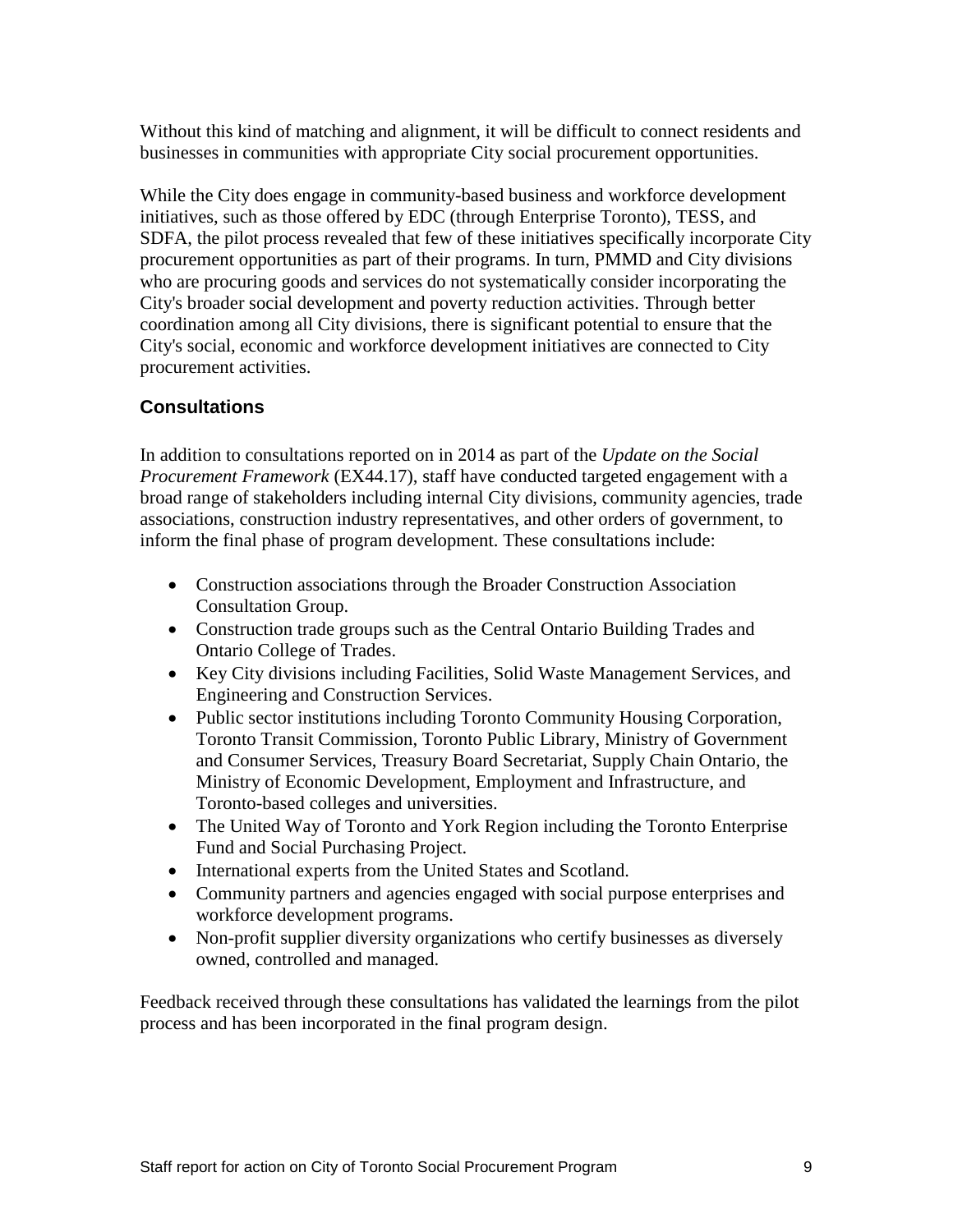# **Program Components**

Based on the pilot learnings and insights from the consultation process, staff will engage in four components of work to implement the City of Toronto Social Procurement Program, as summarized in Appendix A of this report.

#### **Social Procurement Policy**

The first component of the Program is implementation of a new purchasing policy that authorizes staff to embed supply chain diversity and workforce development in City procurement. This policy, detailed in Appendix B, provides clear guidelines on how the City will implement social procurement processes while ensuring compliance with applicable laws, regulations, policies, strategies, collective agreements and upcoming trade agreements (e.g. Comprehensive Economic and Trade Agreement/CETA).

For supply chain diversity, the City will take proactive steps to include diverse suppliers (enterprises owned, controlled and managed by equity-seeking communities, as well as social purpose enterprises) in the City's procurement process. To ensure the integrity of the Program, the City will require certification of diverse suppliers through established non-profit supplier certification organizations. Appendix D describes various industrystandard certification requirements. These diverse suppliers will be included in the City's procurement process in two ways:

- For procurement between \$3,000 and \$50,000 in value, divisions will be required to seek at least one (1) quotation from a diverse supplier as part of the Divisional Purchase Order process.
- For procurement over \$50,000 in value, for which there is a competitive procurement process, suppliers will be encouraged to develop their own supplier diversity programs.

Together, these approaches will help ensure that access to the City's supply chain is more equitable for diverse suppliers. This policy will also be coupled with customized outreach explaining how to do business with the City and providing information on the types of goods and services that the City procures.

For workforce development, City procurement staff will work with divisions to identify potential workforce development opportunities from the annual procurement plans submitted to PMMD. To maximize the impact of the workforce development initiatives relative to the resources required to support the work, procurement projects over \$5 million in value will be reviewed based on the following principles:

- Suitability the degree to which possible employment-related opportunities can provide candidates with meaningful experience, learning and skill development.
- Reach the degree to which candidates can meet the minimum qualifications needed to access possible employment opportunities.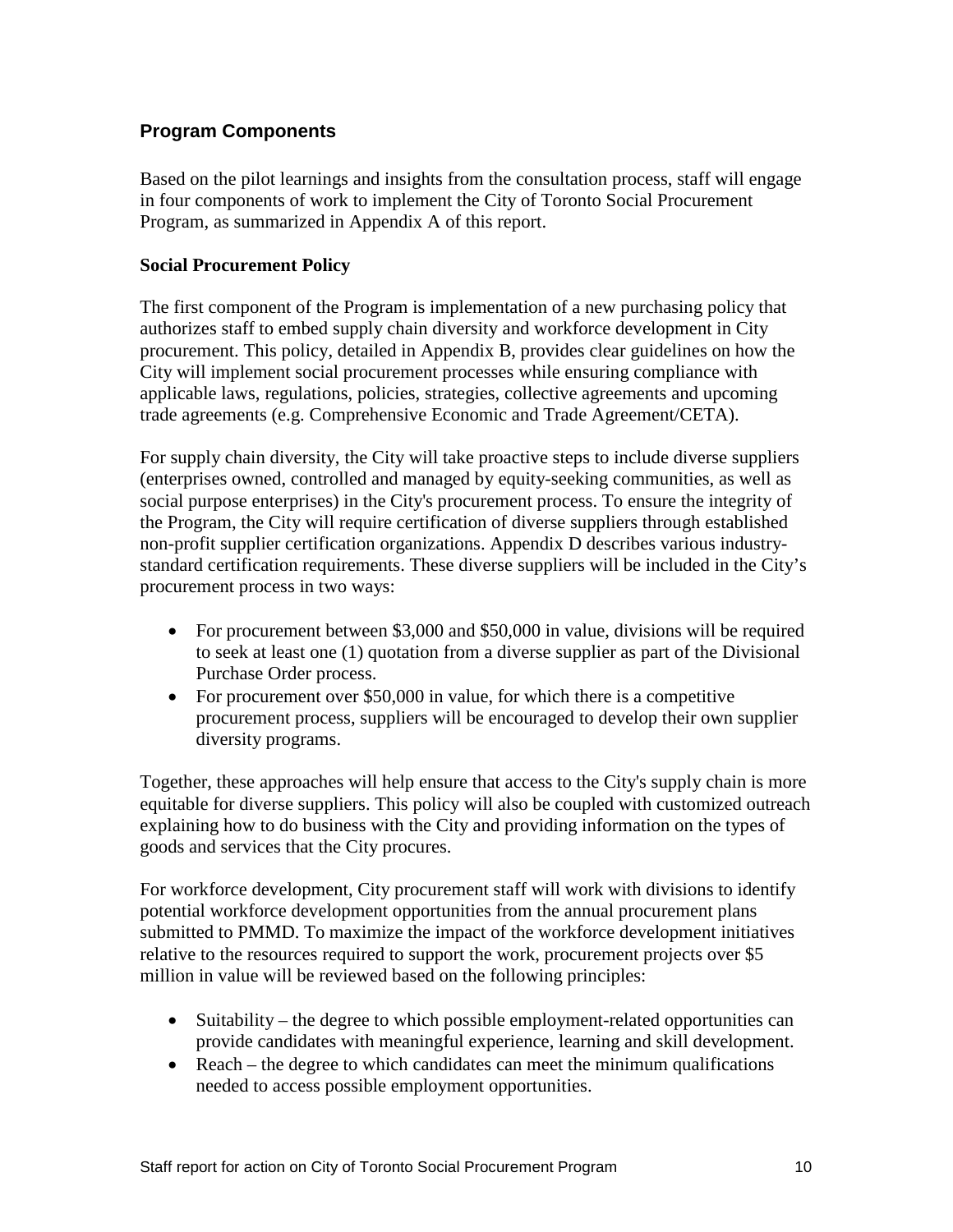- Volume the number of employment opportunities that could be offered as part of the procurement project.
- Feasibility likelihood that workforce development outputs can be achieved within the proposed timeframe of the contract.

Procurements selected for workforce development will require bidders to commit to engaging in workforce development or will award points to proponents who submit a workforce development plan. The City will leverage existing employment service network partnerships and jobseeker pipelines from TESS, SDFA and SSHA to support these projects.

#### **Tools, Guides and Support Systems**

The second component of the City of Toronto Social Procurement Program will be to develop tools, guides and support systems to engage in social procurement. This includes developing accessible guides, providing project templates and approved contract language to be used by staff when developing procurement documentation. Lists of diverse suppliers will also be made available to staff.

Staff will also implement improved data collection tools to establish baseline data and establish appropriate procurement targets. Improved data collection will ensure that the Program is effectively tailored to reduce systemic economic disadvantage, discrimination and remove unnecessary barriers. This includes implementing a new supply chain management system, including software and technical infrastructure, that will enable staff to more effectively collect, monitor, and act upon data relating to the City's procurement spending.

# **Internal Staff Training and Support**

City staff will be trained so that all City divisions can effectively embed social procurement in their work. The use of existing tools, such as the City of Toronto's Equity Lens, will help all City divisions understand the expectations related to social procurement and how they can contribute to poverty reduction.

In addition, a dedicated staff position, approved in the 2016 Budget and funded jointly by PMMD and SDFA will be added to the City's staff complement to support the implementation of the Program. This staff position will provide a much-needed dedicated resource to provide full-time coordination of the various stakeholders who must be involved in effectively implementing social procurement within the City. It should be noted, however, that while a single dedicated staff resource will create a foundation for future work, more ambitious social procurement targets and outcomes would only be achievable with further investments in staff resources to support the work.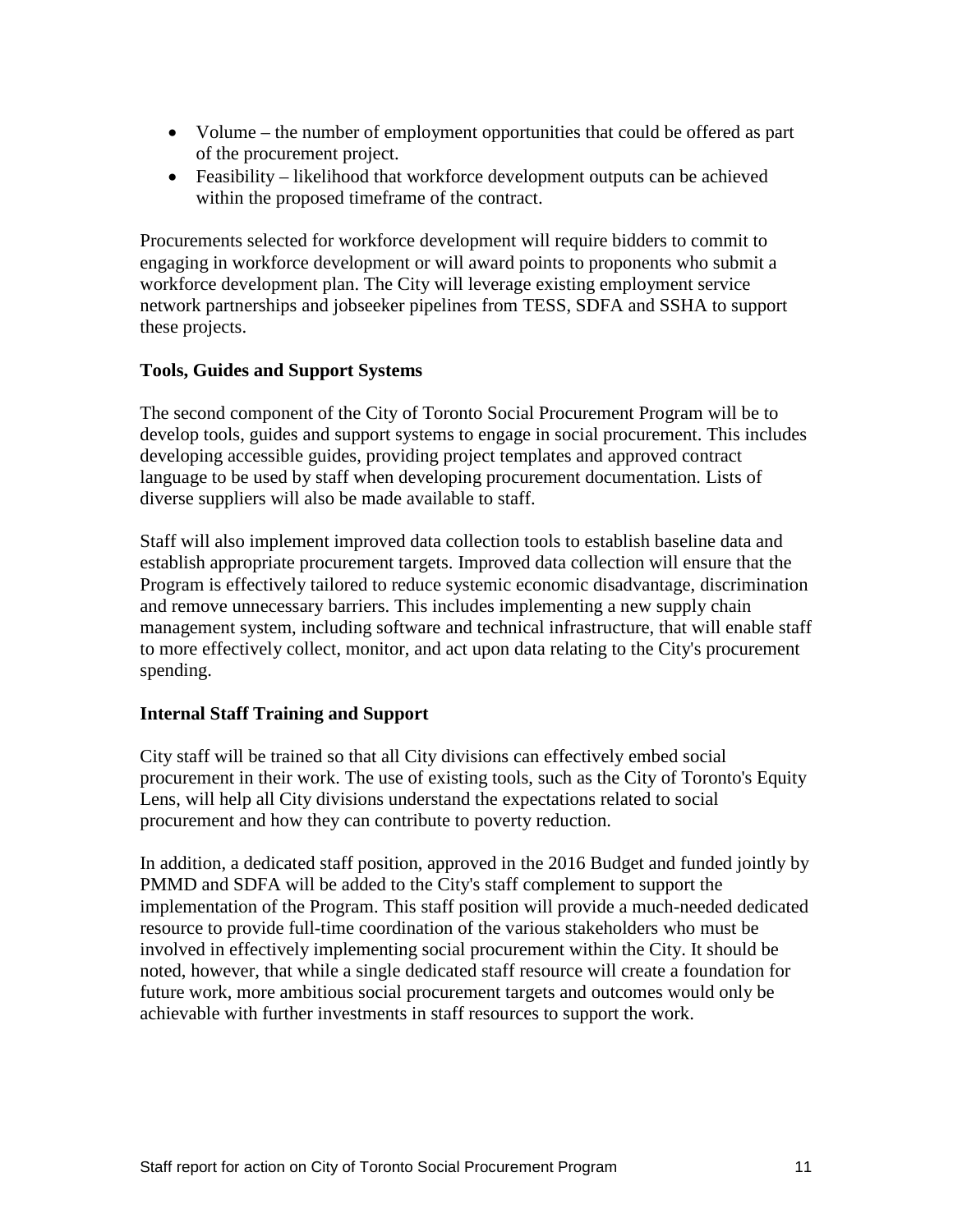# **Supplier Community Capacity Building and Community Outreach**

The final component of the City of Toronto Social Procurement Program will be to build capacity in key sectors so that diverse suppliers and people experiencing economic disadvantage can take better advantage of the opportunities that will be created through supply chain diversity and workforce development initiatives. This includes:

- Sharing information early in the planning stages to ensure that there is sufficient capacity to engage in City procurement.
- Identifying City projects that can provide meaningful opportunities for training and employment to candidates within existing workforce development pipelines.
- Reaching out to diverse suppliers and encouraging them to become certified for inclusion in the supply chain diversity program.
- Strengthening system-wide workforce development pipelines through improved coordination among employment service organizations.
- Providing targeted business development support so that diverse suppliers are able to compete for City contracts.
- Engaging with community networks to provide entrepreneurship training to create community-based enterprises that can provide goods and services to the City.

Staff from PMMD, SDFA, EDC, TESS and SSHA will work collectively and collaboratively to assist diverse suppliers in building their capacity to compete for City contracts and meaningfully participate in workforce development employment pipelines.

# **Program Scope**

The Program will be focussed on addressing economic disadvantage, discrimination, and/or barriers to equal opportunity experienced by people in Toronto. This includes those distant from the labour market, such as youth experiencing vulnerabilities, and those from equity-seeking communities who have historically faced discrimination preventing equitable access to economic opportunities. These groups include, but are not limited to:

- Aboriginal People
- Racialized groups/visible minorities
- Persons with disabilities
- Newcomers / new immigrants
- Women
- LGBTQ+ people

# **Implementation Timeline**

In 2016, staff will develop the required procedures and additional support resources to begin implementation of the Program. The dedicated staff resource, approved in the 2016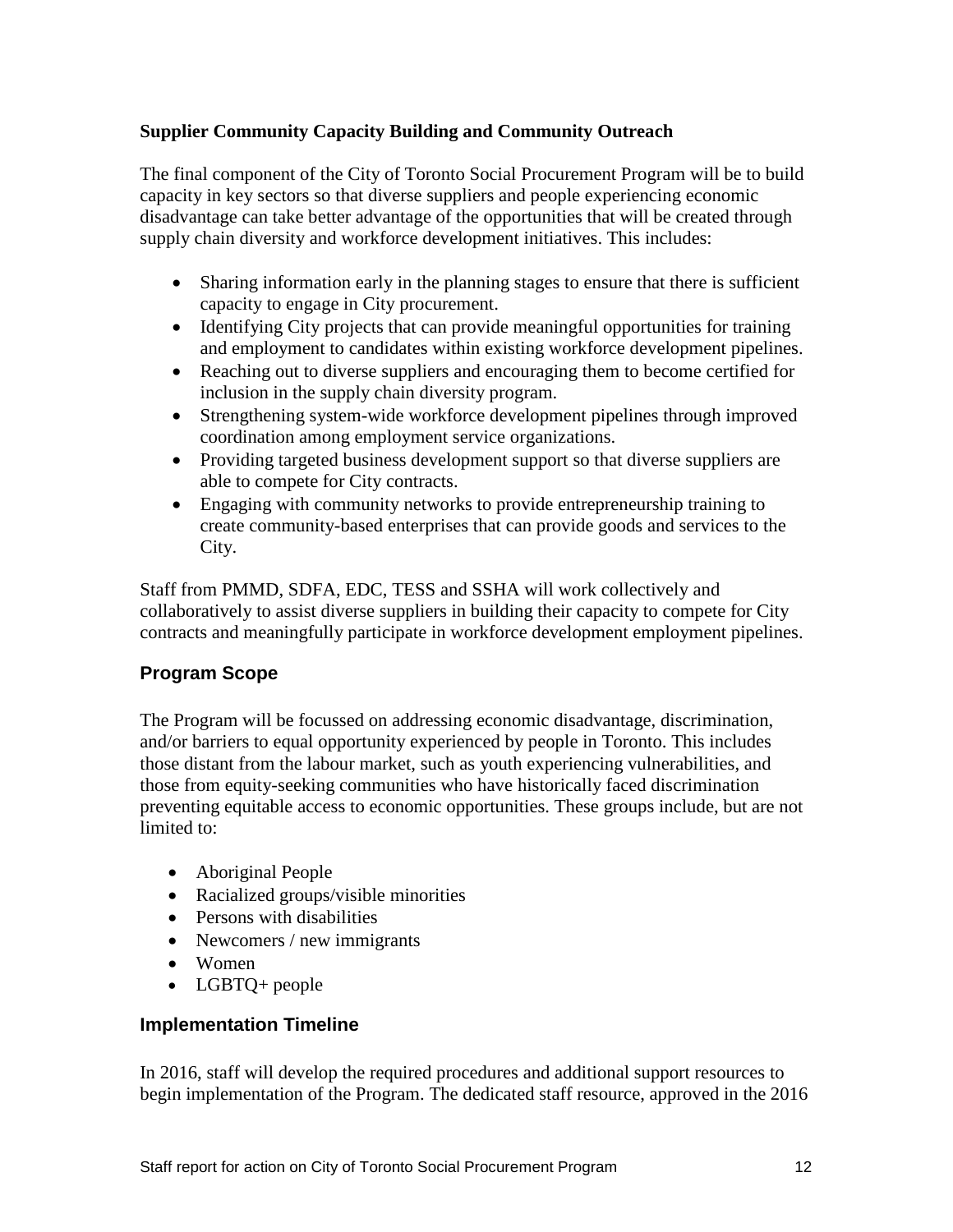Operating Budget, will also be hired to support the Program. Staff will work with divisions to identify competitive procurement over \$5 million in value that will include workforce development requirements, and begin implementation of revised Divisional Purchase Order procedures across the City.

In 2017, the first wave of competitive procurement with workforce development requirements will be made public and awarded. Appropriate staff will work with successful vendors to further develop and initiate the individual supply chain diversity and workforce development plans.

Staff will report back to Council in 2018 on the progress to date and any additional steps or resources required to successfully implement program goals. This status update will also identify baseline data and targets to be achieved by 2021, which will coincide with five years of program implementation.

#### **Complementary Initiatives**

#### **AnchorTO**

The City of Toronto Social Procurement Program complements a broader initiative to create new economic benefits for low-income Torontonians. Since fall 2014, a network of 18 anchor institutions, including three provincial ministries, Metrolinx, colleges and universities and City agencies and corporations, have come together to learn about what social procurement is and what it can accomplish. Launched and facilitated by the City of Toronto and the Atkinson Foundation, these institutions represent over \$17 billion in combined annual collective procurement spend.

Over the next two years, network members will take concrete steps to use their purchasing power to create training, employment and other economic opportunities for low-income residents including those from equity-seeking communities. The City's experience in developing and implementing its own Social Procurement Program will provide invaluable experience to the AnchorTO network on how to effectively pursue similar strategies.

AnchorTO is based at the City of Toronto and is supported by a two-year \$211,470 grant from the Atkinson Foundation. The grant allows the City to provide staffing and support for AnchorTO programming in 2016 and 2017, with possible extension to 2018 if required.

#### **Encouraging Aboriginal Suppliers**

In February 2014, City Council directed staff to explore options to encourage and/or require Aboriginal hiring as part of the City's procurement process. Through the pilot period, staff consulted with the Aboriginal Affairs Committee on two occasions, engaged with the Canadian Aboriginal and Minority Supplier Council, and worked with the Government of Ontario to learn more about the provincial Buy Aboriginal Program.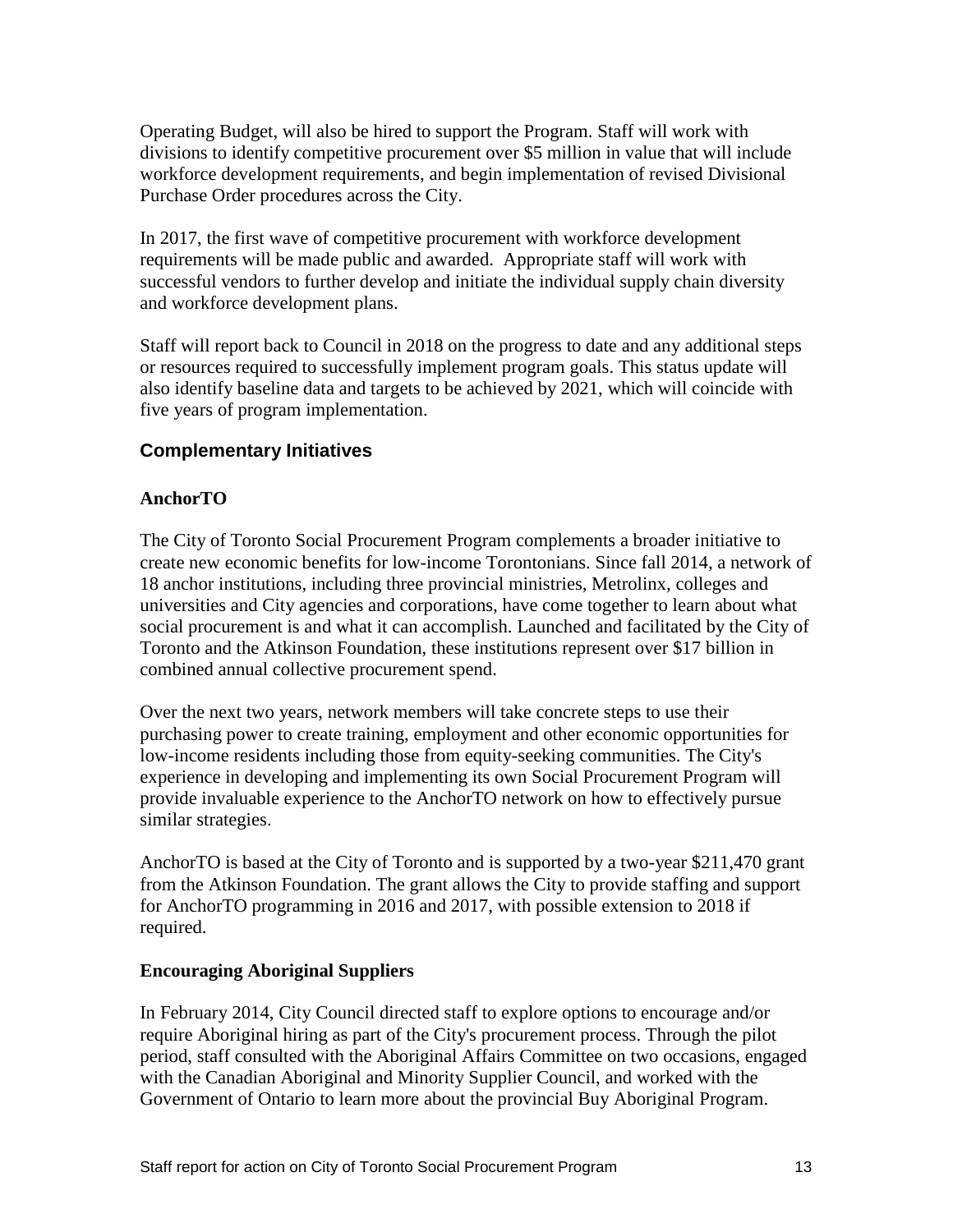The social procurement approach outlined in this report responds to Council direction in several ways. It specifically includes Aboriginal Peoples as a targeted equity-seeking community for supplier diversity and incorporates the Canadian Aboriginal and Minority Supplier Council (CAMSC) database as part of the supplier diversity program. Businesses owned/controlled by Aboriginal People and social purpose enterprises who engage Aboriginal Peoples will be included in City procurement.

By explicitly identifying external capacity building and outreach as a core component of social procurement, the City will also embed supplier diversity and workforce development opportunities into the community development work with Aboriginal Peoples that is already occurring across City divisions.

Finally, the City will continue to engage the Aboriginal Affairs Committee to ensure that the targeted outreach and capacity resources that are developed for Aboriginal Peoples respond to community needs.

#### **Focus on Youth Employment**

In August 2014, City Council directed staff to include a focus on youth employment. Youth employment is a key priority for the City as growing numbers of youth struggle to find work, balance multiple, insecure contracts and identify pathways to better jobs and careers.

For example, TESS's strong relationship with SDFA's Youth Employment Partnership (YEP) network ensures continuous support for hundreds of young jobseekers. Through programs such as the Partnership to Advance Youth Employment (PAYE) and the new Toronto Youth Partnerships and Employment Program (TYPE) approved by City Council in the 2016 Operating Budget, vulnerable youth are provided with job-readiness coaching, pre-apprenticeship skills training, and access to employment opportunities.

The City of Toronto Social Procurement Program will incorporate these and other youthfocussed workforce development initiatives already in place. These programs will recruit, train and support youth to be ready for City procurement projects and once on the job, continue to work with them to ensure job stability is maintained.

# **Conclusion**

Procurement processes are in place to prioritize principles of openness, fairness, competitiveness and consistency. However, as the Bellamy Commission stated, "effective procurement [for government] should also be measured by social, environmental, and other benefits to the community. Balancing price with these qualitative dimensions is at the heart of effective best-value procurement in the public sector."

Therefore, the major contribution of City of Toronto Social Procurement is to shift organisational procurement culture by explicitly authorizing the practice of social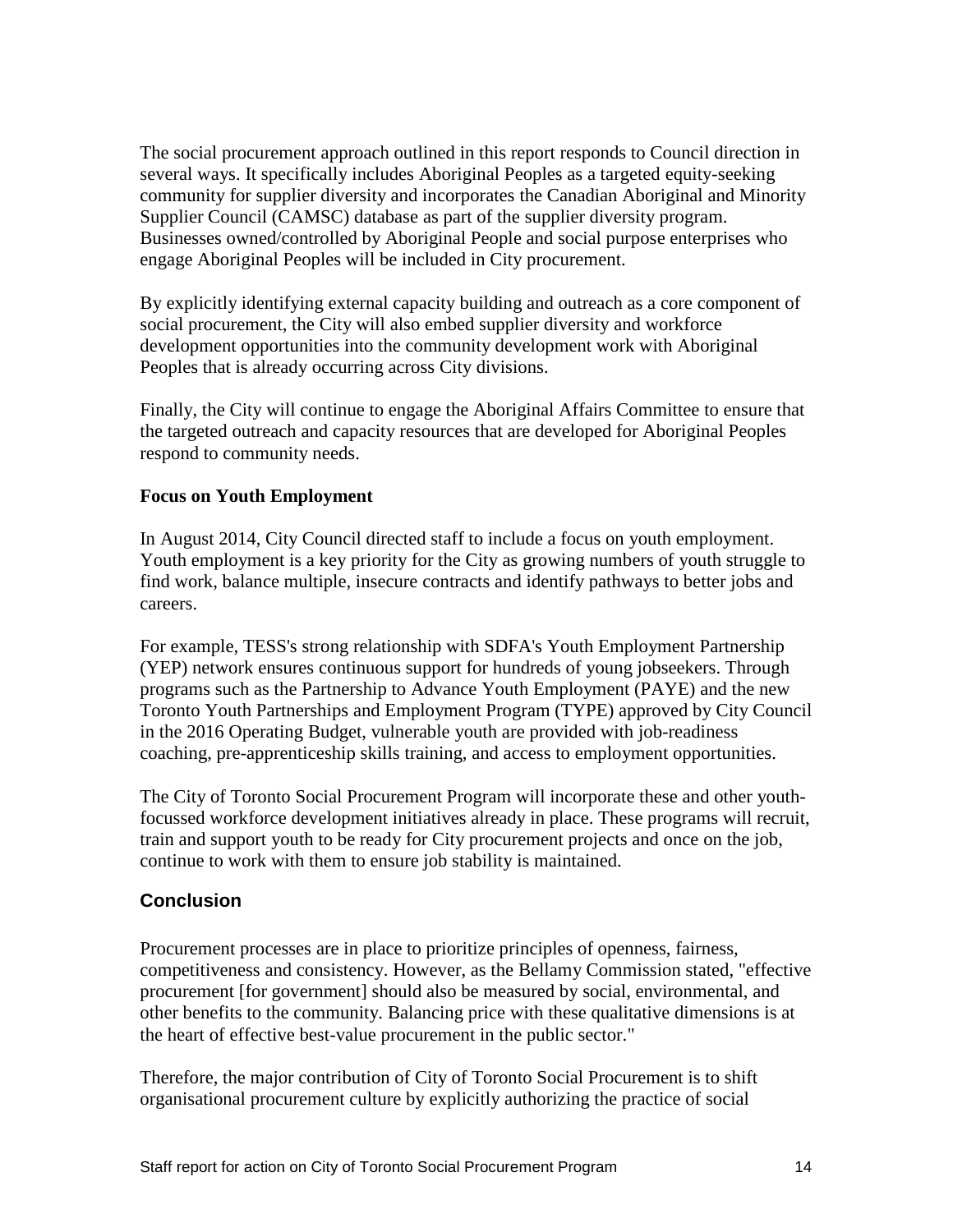procurement, while providing the necessary tools, resources and supports to enable the success of this work. The Program creates a process that is open, fair, competitive, transparent and consistent and that aligns with new provincial legislation and a broader public sector movement. In implementing the policy, multiple divisions will work together to build capacity to leverage City procurement to create positive social impact, and develop community capacity to encourage entrepreneurship, build community wealth, improve the global competitiveness of Toronto businesses, and reduce poverty.

\_\_\_\_\_\_\_\_\_\_\_\_\_\_\_\_\_\_\_\_\_\_\_\_\_\_\_\_\_ \_\_\_\_\_\_\_\_\_\_\_\_\_\_\_\_\_\_\_\_\_\_\_\_\_\_\_\_\_\_

# **CONTACT**

Denise Andrea Campbell Michael Pacholok Director Chief Purchasing Official & Director Social Development, Finance & Administration Purchasing & Materials Management 416-392-8614 416-392-7312 dcampbe6@toronto.ca [mpachol@toronto.ca](mailto:mpachol@toronto.ca)

# **SIGNATURE**

Chris Brillinger Mike St. Amant Executive Director Treasurer Social Development, Finance & Administration

# **ATTACHMENTS**

Appendix A – City of Toronto Social Procurement Program Summary

Appendix B – Social Procurement Policy

Appendix C – Summary of Pilot Projects

Appendix D – Supplier Certification Organization Requirements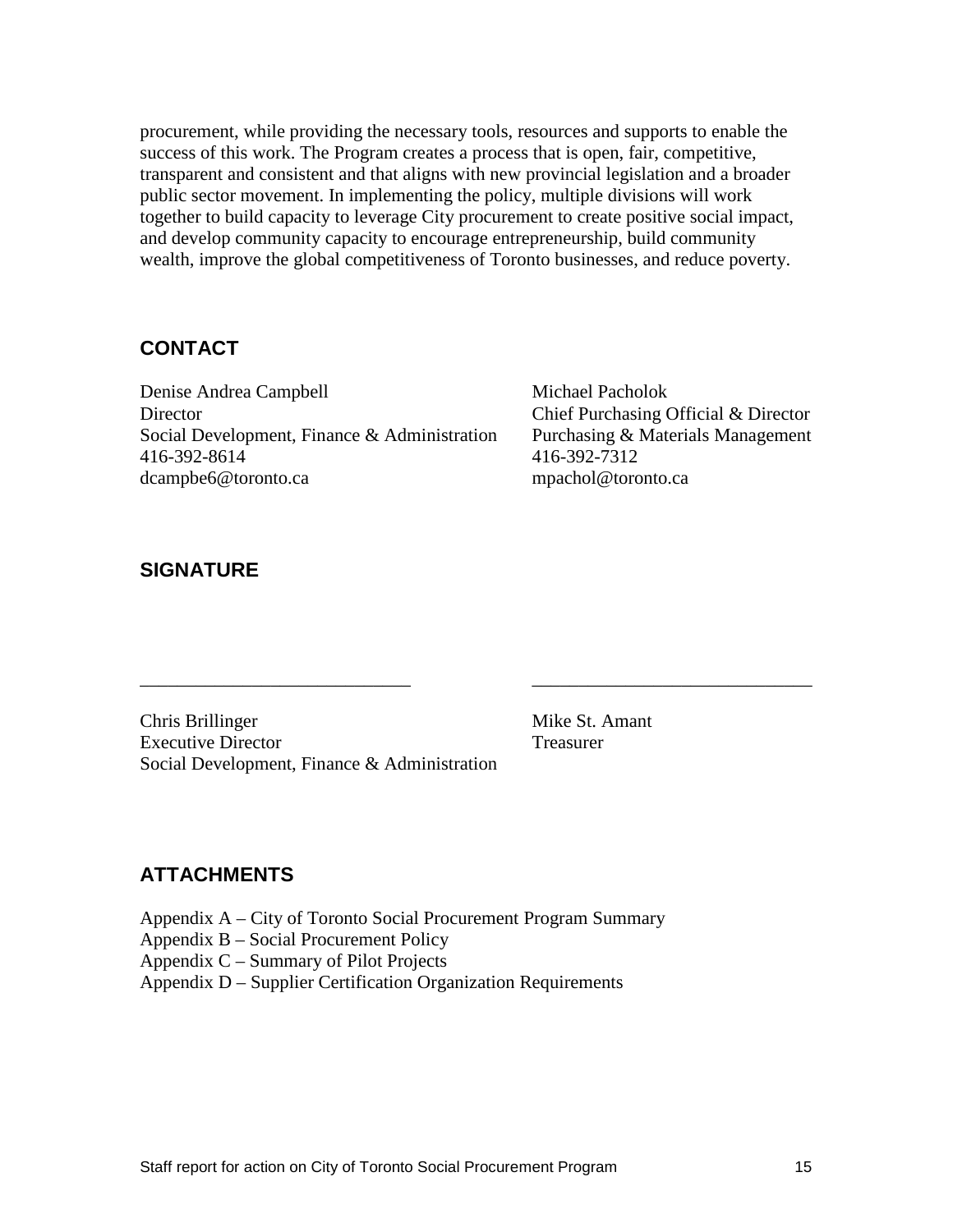# **Appendix A: City of Toronto Social Procurement Program Summary**

# **Program Goals**

- 1. Increase the diversity of the City's supply chain by providing diverse suppliers with equitable access to competitive City procurement processes.
- 2. Increase the number of employment, apprenticeship and training opportunities leveraged for people experiencing economic disadvantage, including those from equity-seeking communities.

# **Program Components**

| Component              | <b>Activities</b>                                                                                                                                                                                                                                                                                            |
|------------------------|--------------------------------------------------------------------------------------------------------------------------------------------------------------------------------------------------------------------------------------------------------------------------------------------------------------|
| <b>Enabling Policy</b> | <b>Supply Chain Diversity</b>                                                                                                                                                                                                                                                                                |
|                        |                                                                                                                                                                                                                                                                                                              |
| (Summary of            | Contracts under \$50,000 in value:                                                                                                                                                                                                                                                                           |
| <b>Appendix B)</b>     |                                                                                                                                                                                                                                                                                                              |
|                        | All divisions will attempt to include at least one quotation from a<br>diverse supplier as part of Divisional Purchase Orders. Diverse<br>suppliers must be certified by a recognized supplier diversity<br>certification organization (CAMSC, WBE Canada, CGLCC,<br>Social Purchasing Project are examples) |
|                        | The Chief Purchasing Official will have the delegated authority<br>to increase the requirement from at least one quotation from a<br>diverse supplier to a higher number of quotations if there is<br>sufficient capacity in the marketplace.                                                                |
|                        | Contracts over \$50,000 in value:                                                                                                                                                                                                                                                                            |
|                        | In Tenders and Request for Quotations, suppliers will be<br>encouraged to adopt a supplier diversity program. Where the<br>City is evaluating suppliers (primarily Request for Proposals),<br>points may be awarded to suppliers who propose a supplier<br>diversity program.                                |
|                        | In cases of tied bids, ties can be broken by one supplier being a<br>diverse supplier.                                                                                                                                                                                                                       |
|                        | <b>Workforce Development</b>                                                                                                                                                                                                                                                                                 |
|                        | Contracts over \$5M in value:                                                                                                                                                                                                                                                                                |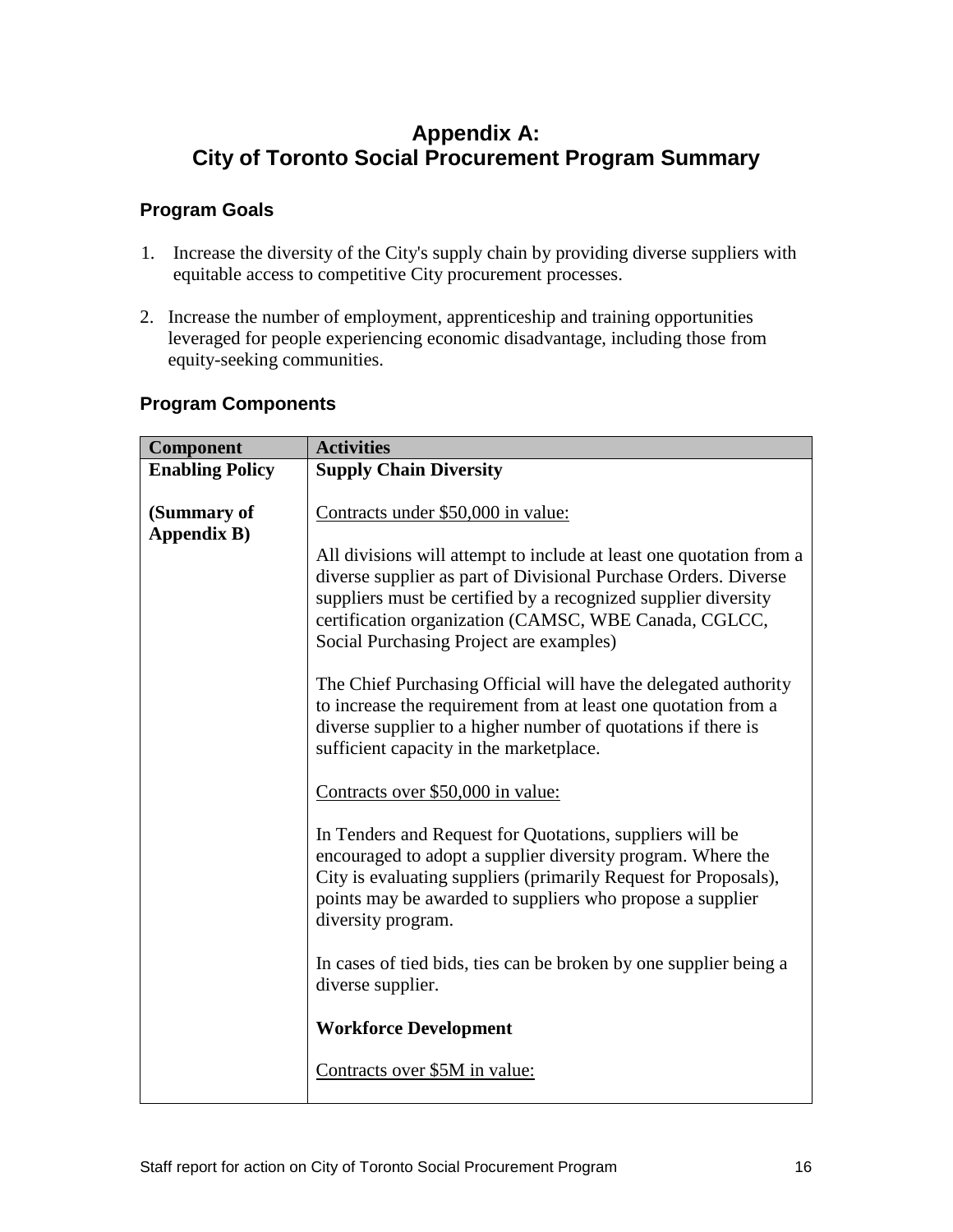|                                                    | As part of the review of annual procurement plans, PMMD will<br>work with City divisions to identify planned procurement that<br>are over \$5 million in value. Projects will be selected based on<br>suitability, reach, volume and feasibility (see Appendix B,<br>Section 2.1.2). |
|----------------------------------------------------|--------------------------------------------------------------------------------------------------------------------------------------------------------------------------------------------------------------------------------------------------------------------------------------|
| <b>Tools, Guides and</b><br><b>Support Systems</b> | Work with supplier diversity certification organizations to<br>acquire lists of diverse suppliers.                                                                                                                                                                                   |
|                                                    | Develop specification templates, contract language and<br>evaluation guidelines to be used in competitive procurement<br>process.                                                                                                                                                    |
|                                                    | Develop guides to assist suppliers in implementing their own<br>supplier diversity programs and workforce development<br>programs.                                                                                                                                                   |
|                                                    | Implement data collection systems to track the amount of<br>procurement directed to diverse suppliers and the number of<br>individuals engaged in workforce development programs.                                                                                                    |
|                                                    | Conduct ongoing monitoring of social procurement spend.                                                                                                                                                                                                                              |
| <b>Internal Staff</b><br><b>Support</b>            | Hire dedicated staff resource to coordinate social procurement<br>activities.                                                                                                                                                                                                        |
|                                                    | Maintain customized lists of diverse suppliers appropriate to the<br>needs of each division.                                                                                                                                                                                         |
|                                                    | Use the City's Equity Lens to educate staff on social<br>procurement and poverty reduction.                                                                                                                                                                                          |
|                                                    | Educate staff about diverse suppliers who are qualified to<br>provide goods/services.                                                                                                                                                                                                |
|                                                    | Educate staff about workforce development programs that can be<br>incorporated into procurement projects.                                                                                                                                                                            |
|                                                    | Identify areas where diverse suppliers should be identified.                                                                                                                                                                                                                         |
|                                                    |                                                                                                                                                                                                                                                                                      |
|                                                    | Identify areas where workforce development pipelines should be<br>developed.                                                                                                                                                                                                         |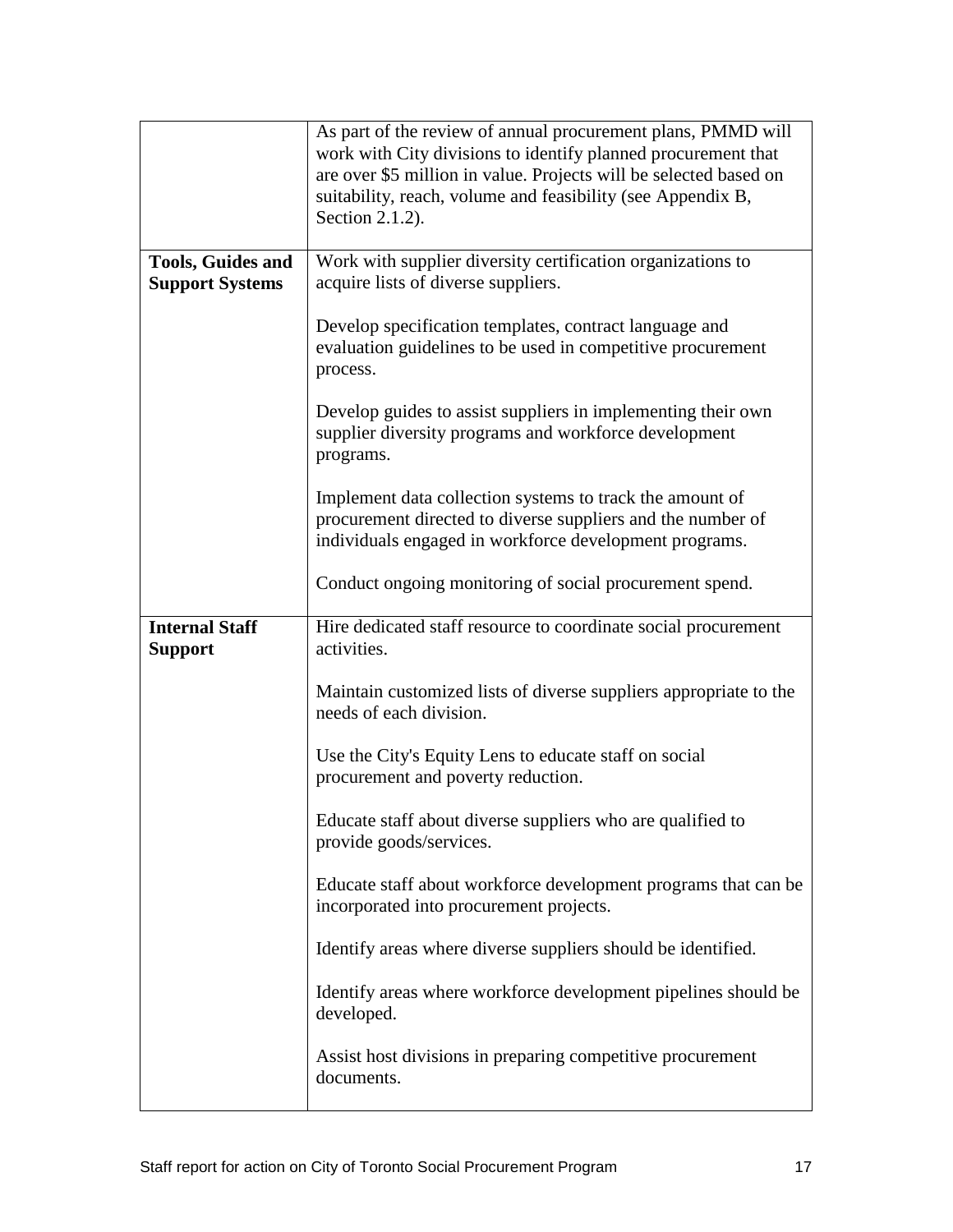|                                                        | Assist host divisions in evaluating social procurement proposals<br>from proponents in competitive procurement processes.                                         |
|--------------------------------------------------------|-------------------------------------------------------------------------------------------------------------------------------------------------------------------|
| <b>Supplier and</b>                                    | Targeted communication of potential City procurement                                                                                                              |
| opportunities on an ongoing basis.<br><b>Community</b> |                                                                                                                                                                   |
| <b>Capacity Building</b>                               | Provide targeted business development support to improve the<br>competitiveness of smaller diverse suppliers when participating<br>in City procurement processes. |
|                                                        | Encourage and help small businesses and social purpose<br>enterprises to become certified as diverse suppliers.                                                   |
|                                                        | Support supplier diversity certification organizations in<br>developing lists of diverse suppliers.                                                               |
|                                                        | Work with community agencies to identify where workforce<br>development programs can be most effective.                                                           |

# **Output Indicators**

|                                                                                                                                       | 2-year target<br>(2018)                                                         | 5-year target<br>(2021)                                                                            | <b>Discussion</b>                                                                                                                                                                                                 |
|---------------------------------------------------------------------------------------------------------------------------------------|---------------------------------------------------------------------------------|----------------------------------------------------------------------------------------------------|-------------------------------------------------------------------------------------------------------------------------------------------------------------------------------------------------------------------|
| Number of competitive<br>procurements selected to<br>include a workforce<br>development component.                                    | 33% of competitive procurement over<br>\$5M in value                            |                                                                                                    | Target based on<br>applying the criteria set<br>out in the policy to<br>procurements over \$5<br>million and the capacity<br>to manage social<br>procurement process<br>with current approved<br>staff resources. |
| Number of proposals<br>received for Request for<br>Proposal (RFP) projects<br>that include a workforce<br>development proposal.       | 33% of proposals<br>received include a<br>workforce<br>development<br>proposal. | 75% of proposals<br>received include a<br>workforce<br>development<br>proposal.                    | A goal of the Program<br>is to build awareness<br>and capacity over time<br>so that the majority of<br>proponents are able to<br>propose and engage in<br>workforce development.                                  |
| Number of diverse<br>suppliers included in City<br>of Toronto supply chain,<br>whether as a direct<br>supplier or a<br>subcontractor. | Baseline and<br>targets<br>established.                                         | Initial targets<br>achieved.<br>New targets<br>established for<br>further expansion<br>of Program. | Procedures and systems<br>will be developed to<br>systematically monitor<br>supply chain.                                                                                                                         |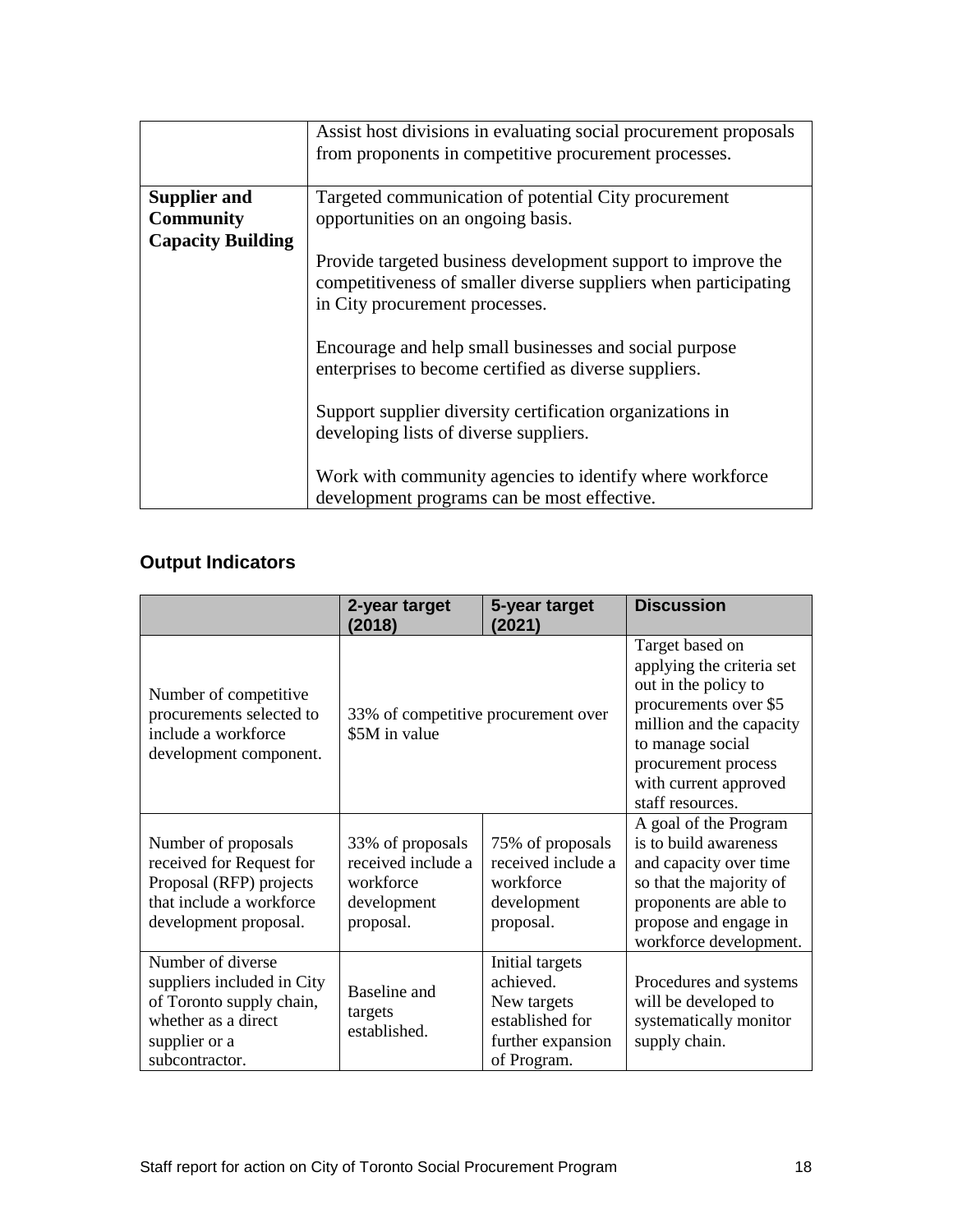| Number of direct         |                   |                   |                        |
|--------------------------|-------------------|-------------------|------------------------|
| suppliers in competitive | 25% of direct     | 50% of direct     | City staff will work   |
| procurements that are    | suppliers have or | suppliers have or | with suppliers to      |
| developing or have       | are developing a  | are developing a  | encourage and promote  |
| developed their own      | supply chain      | supply chain      | the value of supplier  |
| supply chain diversity   | diversity policy. | diversity policy. | diversity initiatives. |
| policy.                  |                   |                   |                        |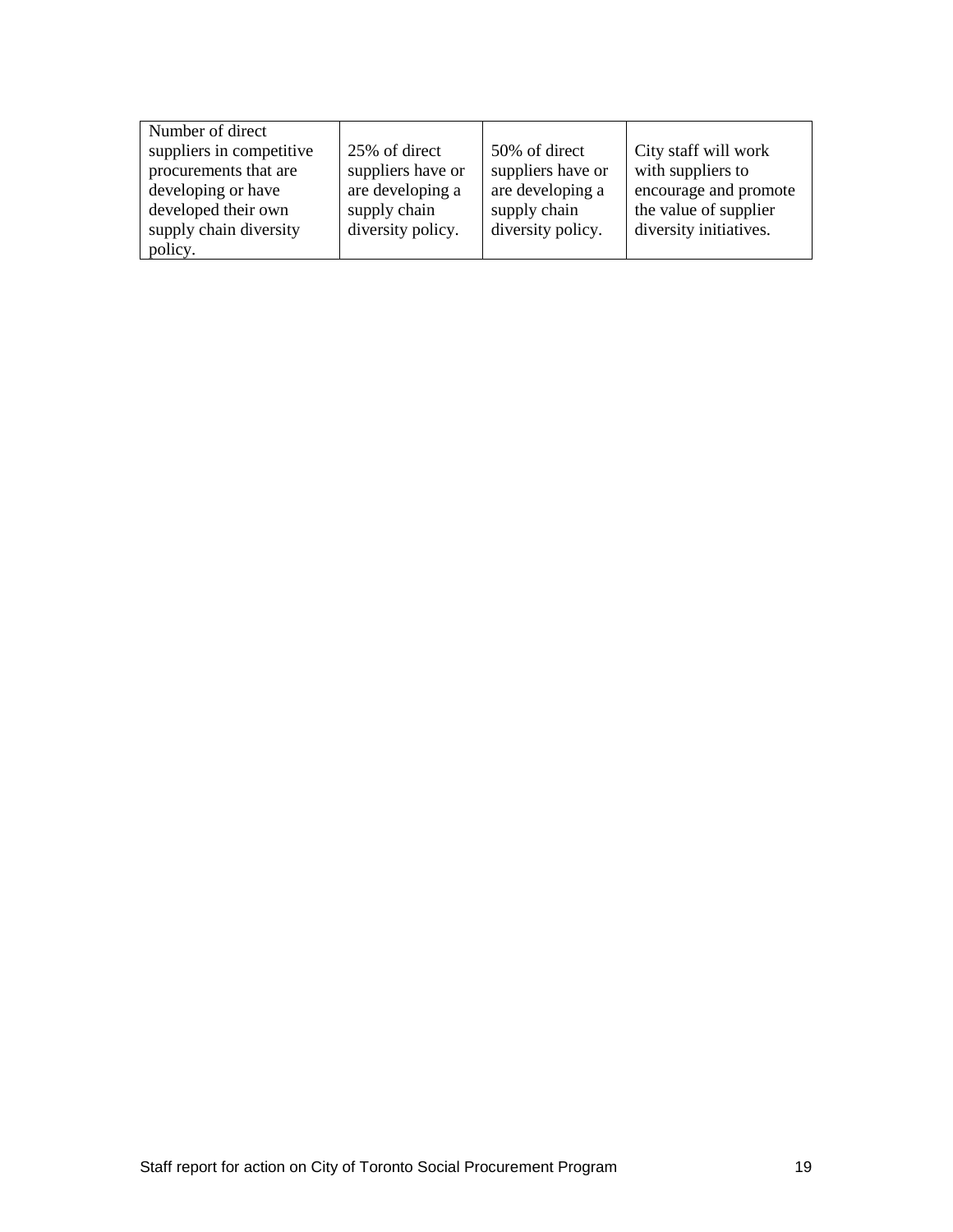# **Appendix B: Social Procurement Policy**

#### **Purpose and Policy Statement**

To embed supply chain diversity and workforce development initiatives within the City's Procurement Processes to drive inclusive economic growth.

# **General Principles**

This policy will conform to the following principles

- Addresses economic disadvantage, discrimination, and barriers to equal opportunity, particularly among equity-seeking communities, that disproportionately experience unemployment and underemployment, discrimination, or barriers to equal opportunity;
- Adheres to the highest standards of ethical conduct and maintains consistency with other City of Toronto policies and procedures;
- Works to build a culture of social procurement;
- Establishes an effective balance between accountability, transparency and efficiency;
- Complies with all applicable laws (including trade agreement implementing legislation), regulations, by-laws, policies, including the Ontario Human Rights Code, the Ontario College of Trades and Apprenticeship Act, and any collective agreements which imposes obligations on the City or its suppliers;
- Achieves best value for the City of Toronto through the consideration of the full range of procurement formats and the adoption of commercially reasonable business practices.

# **Applicability and Exemptions**

The policy applies to City of Toronto competitive purchases above \$3,000 except as set out in the policy.

In the event of any conflict with this Policy and either Chapter 195 of the Municipal Code or the City's Procurement Processes Policy, Chapter 195 governs first and the Procurement Process Policy governs second.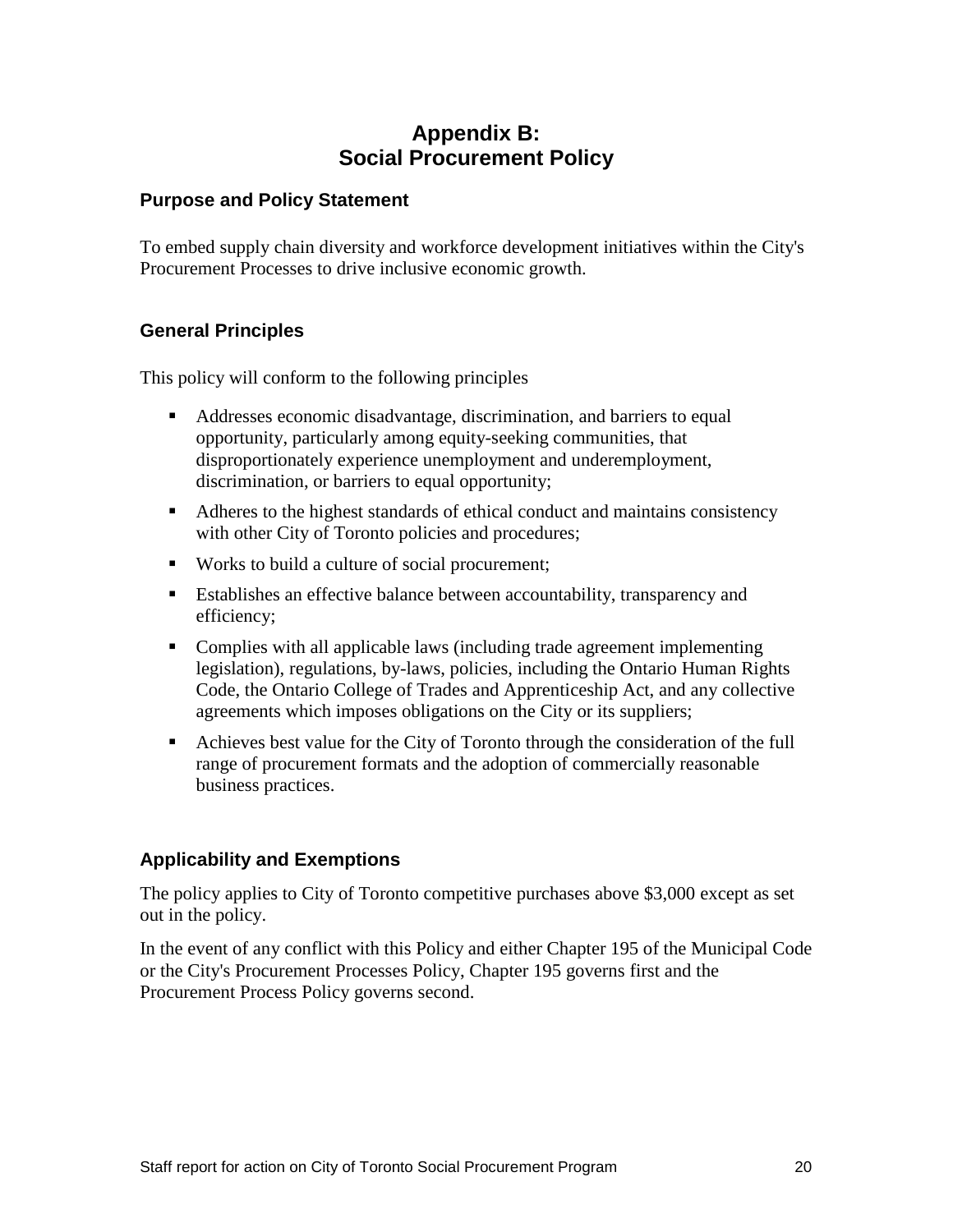# **Definitions**

In addition to definitions in the Purchasing By-law and the Procurement Processes Policy, the following terms shall have the meanings indicated:

#### "Apprentice"

An apprentice is an individual who has entered into a registered training agreement under which the individual is to receive training in a trade required as part of an apprenticeship program as defined by the *Ontario College of Trades and Apprenticeship Act, 2009*.

#### "Candidate" or "Persons"

Someone that has experienced or is experiencing economic disadvantage, discrimination, and/or barriers to equal opportunity.

#### "Equity-seeking Community"

An equity-seeking community is a group that experiences discrimination or barriers to equal opportunity, including women, Aboriginal People, persons with disabilities, newcomers/new immigrants, LGBTQ+ people, visible minorities/racialized people, and other groups the City identifies as historically underrepresented.

#### "Diverse Supplier"

A diverse supplier is any business or enterprise that is certified by a Supplier Certification Organization to be:

- More than 50% (majority) owned, managed and controlled by persons belonging to an equity-seeking community, or
- A social purpose enterprise whose primary purpose is to create social, environmental or cultural value and impact, and where more than 50% of the persons who are fulltime equivalent employees or are participating in, or have completed, transitional employment training, experience economic disadvantage.

# "Supplier Certification Organization"

A supplier certification organization is a non-profit organization recognized by the City of Toronto that certifies businesses and enterprises as diverse suppliers by assessing them using established, consistent criteria.

# "Workforce Development"

Workforce development comprises a wide range of activities, policies and programs that seek to better serve – and better connect -- job seekers and employers. As a result of doing this, workforce development creates and maintains the kind of skilled workforce that is needed to meet the current and future needs of business and industry. Workforce Development integrates human service support, industry-driven education and training, and career advancement strategies, facilitated by the collaboration between employers,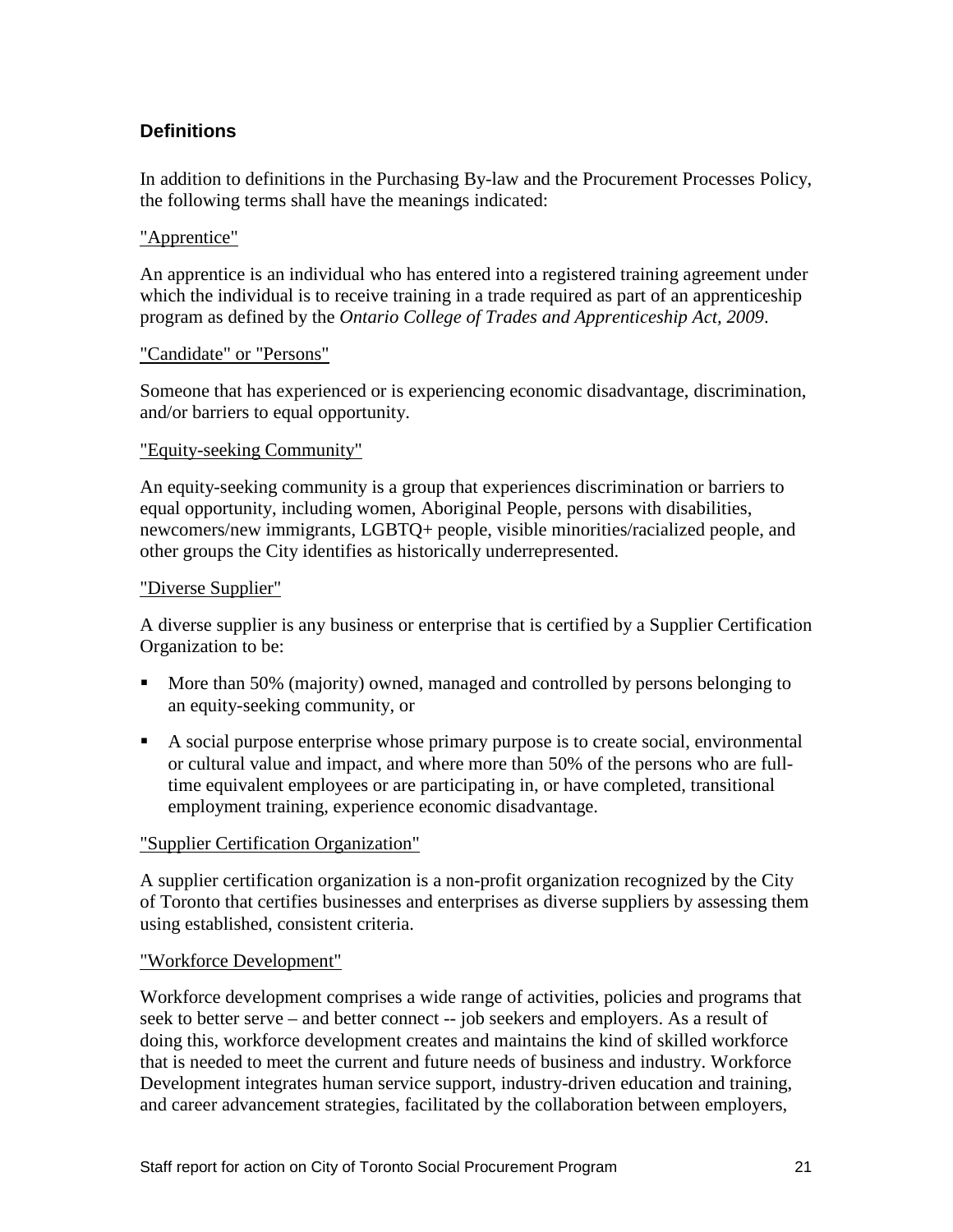training and education institutions, government and communities. Workforce Development activities can include but are not limited to:

• Customized Recruitment

Customized recruitment initiatives involve needs-based approaches to sourcing qualified candidates for available jobs, developed and implemented in conjunction with existing hiring methods in order to enhance and augment typical talent pools.

• Training and Work-based Learning Skills Development

Training includes programming that allows candidates to formally gain the skills required to compete for emerging job opportunities. Activities may include supporting the development and delivery of industry recognized training components and supporting the attainment of professional certifications or licensing for specific candidate groups (e.g., Newcomer professionals, youth, etc.).

Work-based learning involves a continuum of activities with an emphasis on learning in a real work environment and through practice on the job. Activities range from shorter and less formal workplace exposure (e.g., workplace tours and job shadowing) to longer term and more intensive (e.g., paid internships with specific skill development objectives).

• Opportunities for Registered Apprenticeships during Construction

Identify opportunities to hire, directly and/or through subcontractors, registered apprentices through apprenticeship training programs that provide candidates with access to the skilled trades.

• Use of Social Enterprise in the Supply Chain

Identify opportunities to sub-contract, where required, components of work or services to social enterprises that employ business methods and practices to create employment or training opportunities for workforce development candidates.

• Other Activities

Any other appropriate activities that will provide employment-related opportunities to candidates will also be considered as workforce development activities. These activities may include (but are not exclusive to) the following:

- o Participating in sector/industry career information sharing, learning and networking events
- o Providing mentoring through established mentorship programs
- o Supporting pre-employment workshops such as resume and interview skills development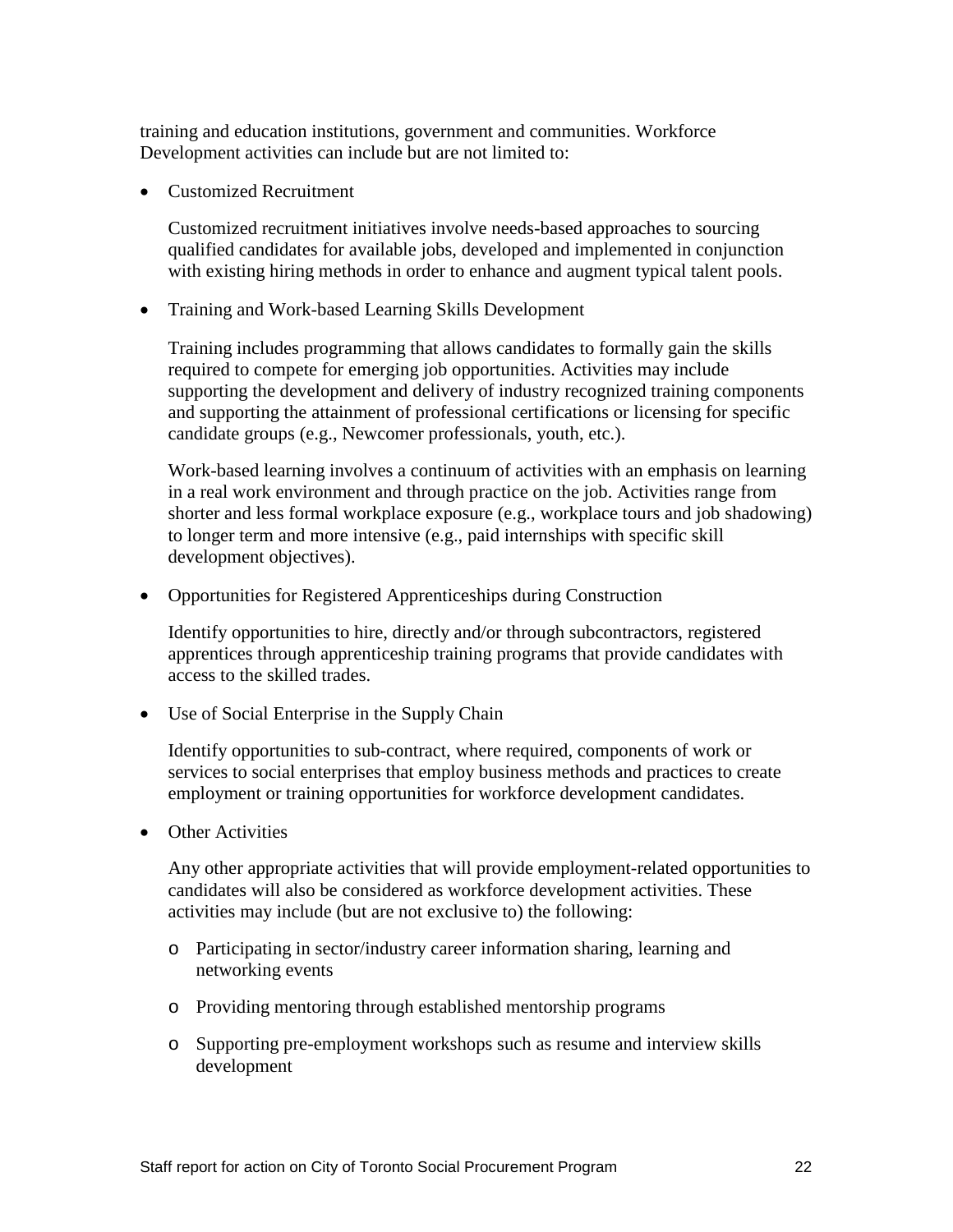# **Policy**

# **1.0 Supply Chain Diversity**

# **1.1 Supplier Information**

Purchasing and Materials Management shall collect information on a regular basis regarding the demography of suppliers to assess the composition of the City's supply chain.

# **1.2 Increasing Access for Small and Medium Sized Businesses to Divisional Purchase Orders (\$3,000 up to and including \$50,000)**

- **1.2.1** Purchasing and Materials Management Division will work with supplier certification organizations to obtain a list of diverse suppliers.
- **1.2.2** As part of the City's Divisional Purchase Order Process, City divisions shall review the list obtained under Section 1.2.1 and, where feasible, attempt to include at least one (1) quotation from a diverse supplier when undertaking the Divisional Purchase Order process.
- **1.2.3** The Chief Purchasing Officer, in consultation with the Executive Director, Social Development, Finance and Administration, will have the authority to increase the requirements of Divisions to include more than one (1) quotation as part of the Divisional Purchase Order process as necessary in order to achieve the goals of diversifying the supply chain.
- **1.2.4** Divisions procuring construction services using the Divisional Purchase Order procedure are exempted from this section.

# **1.3 Encouraging Vendors to Develop Supply Chain Diversity Policies in purchases \$50,000 and above**

- **1.3.1** In Tenders and Request for Quotations issued by Purchasing and Materials Management, language will be added to encourage bidders to develop or adopt a supplier diversity policy that aims to include diverse suppliers in their supply chain.
- **1.3.2** In Request for Proposals issued by Purchasing and Materials Management, language will be added to the evaluation of proposals that includes means to improve supplier diversity in the supply chain.
- **1.3.3** The City will provide suppliers with guidance and information on how to respond to the supplier diversity requirements under Sections 1.3.1 and 1.3.2.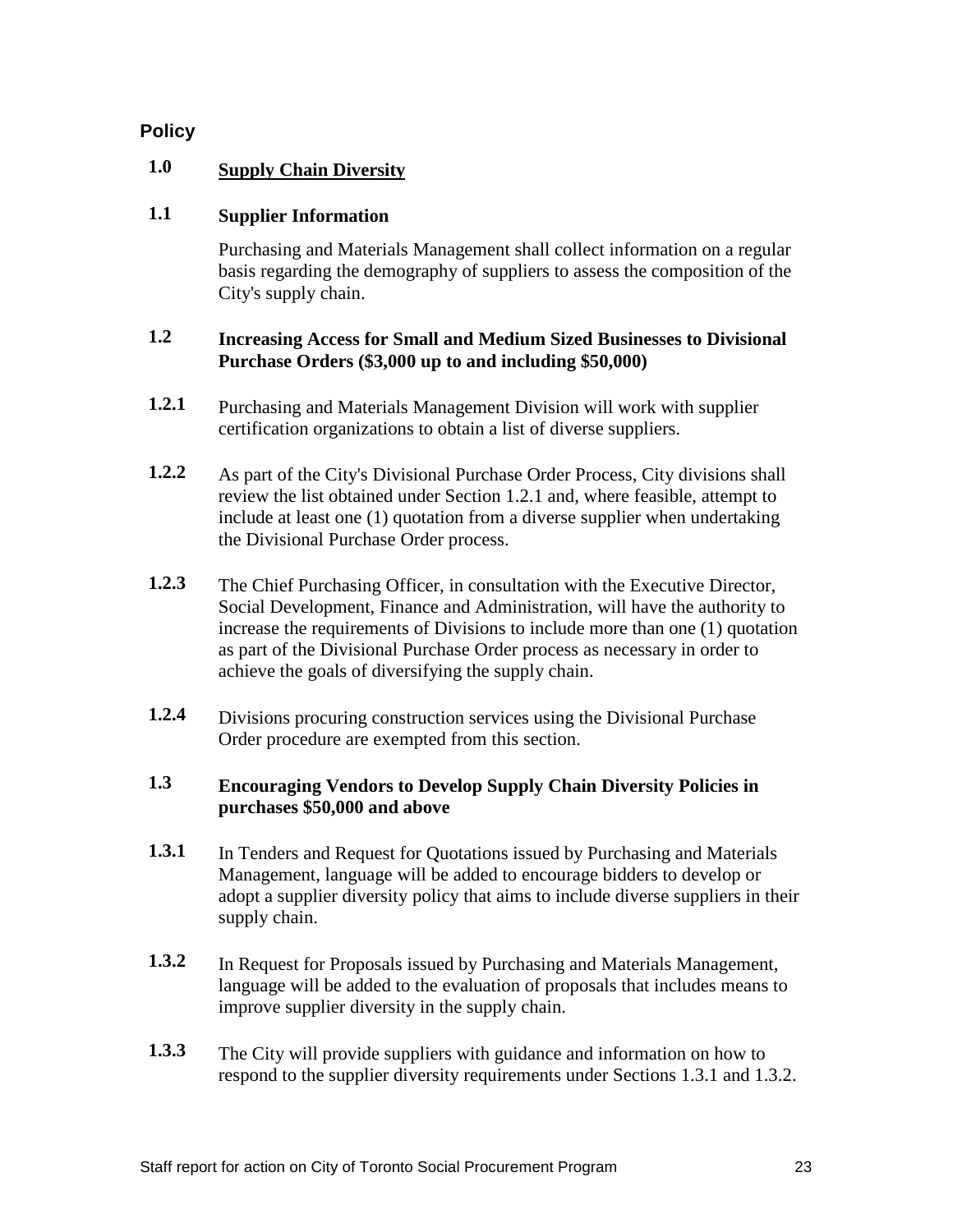# **1.4 Tied Bids**

Prior to applying the process set out in the Procurement Processes Policy, in a circumstance where a tied bid occurs, the award will be provided to a diverse supplier. If all the bidders within the tie are diverse suppliers, then the normal tied bids procedure shall apply.

# **2.0 Workforce Development**

# **2.1 Identifying Procurements Suitable for Workforce Development**

- **2.1.1** Workforce development provisions set out in Section 2 will apply to all call documents with an anticipated value over \$5 million (including option years) subject to Sections 2.1.2.
- **2.1.2** Purchasing and Materials Management Division, in consultation with City Divisions will review the potential call documents identified in Section 2.1.1 to determine if the procurement of goods and services is viable for workforce development opportunities on the basis of the following principles:
	- a. Suitability the degree to which possible employment-related opportunities can provide candidates with meaningful experience, learning and skill development.
	- b. Reach the degree to which candidates can meet the minimum qualifications needed to access possible employment opportunities.
	- c. Volume the number of employment opportunities that could be offered as part of the procurement project.
	- d. Feasibility likelihood that workforce development outputs can be achieved within the proposed timeframe of the contract.
- **2.1.3** Purchasing and Materials Management Division, in consultation with Social Development, Finance and Administration Division and Employment & Social Services Division, will develop procedures to prioritize and select the most appropriate procurement projects for inclusion of workforce development requirements based on the criteria in Section 2.1.2.
- **2.1.4** All workforce development requirements identified in Section 2 must be compliant with any collective agreement(s) to which the City is bound in the construction industry and must be consistent with construction industry collective agreements that may be applicable to the work in question.

# **2.2 General Workforce Development Requirements for Identified Procurements**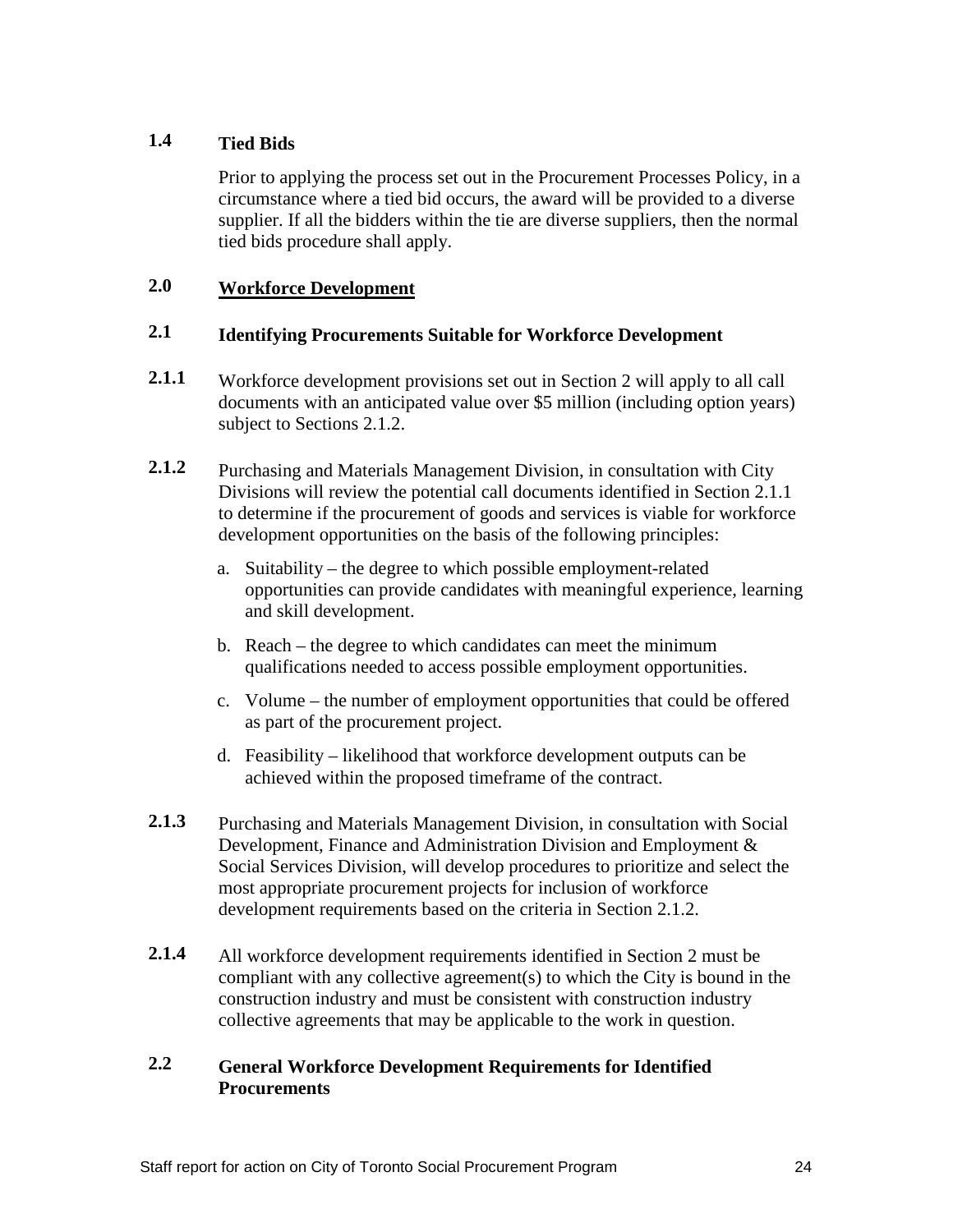- **2.2.1** For the procurements identified in Section 2.1, the City shall require the bidders or proponents, as part of the procurement process, to provide to the City a commitment respecting workforce development in the event of a successful bid or proposal.
- **2.2.2** The City shall not consider the bid of a bidder or the proposal of a proponent that is required to provide, as part of the procurement process, a commitment under Section 2.2.1 and fails to do so.
- **2.2.3** For all competitive procurements identified in Section 2.1, the City will include the following:
	- a. The requirement to designate a liaison within the bidder or proponent's organization who will implement and maintain the workforce development plan;
	- b. The frequency of mandatory meetings that will be included for meeting with designated City staff to review workforce development activities, future opportunities and related outcomes; and,
	- c. The requirement that the successful bidder or proponent maintain records of workforce development progress and outcomes to be shared with the City at agreed intervals throughout the contract and upon request by the City.
	- d. The requirement that the successful bidder or proponent makes the agreed upon plan for workforce development available to the public as directed by the Chief Purchasing Official.
- **2.2.4** Where the identified procurement is being procured using a Pre-qualification or a Request for Proposal, the Pre-qualification or Request for Proposal shall clearly identify to proponents the types of strategies that can be proposed as a workforce development plan and the associated evaluation criteria that is aligned with the principles set out in Section 2.1.2, that will be used to score the proposed workforce development plan. The evaluation team will include the appropriate staff with relevant/appropriate experience to evaluate the plan.
- **2.2.5** Where the identified procurement is pursued using a Request for Quotation or Tender, the City shall set out the expected minimum required workforce development plan, aligned with the principles identified in Section 2.1.2, that the bidder will have to meet.

# **2.3 Disqualification**

**2.3.1** If the successful bidder or proponent fails to implement their workforce development plan as proposed and agreed upon with the City in two separate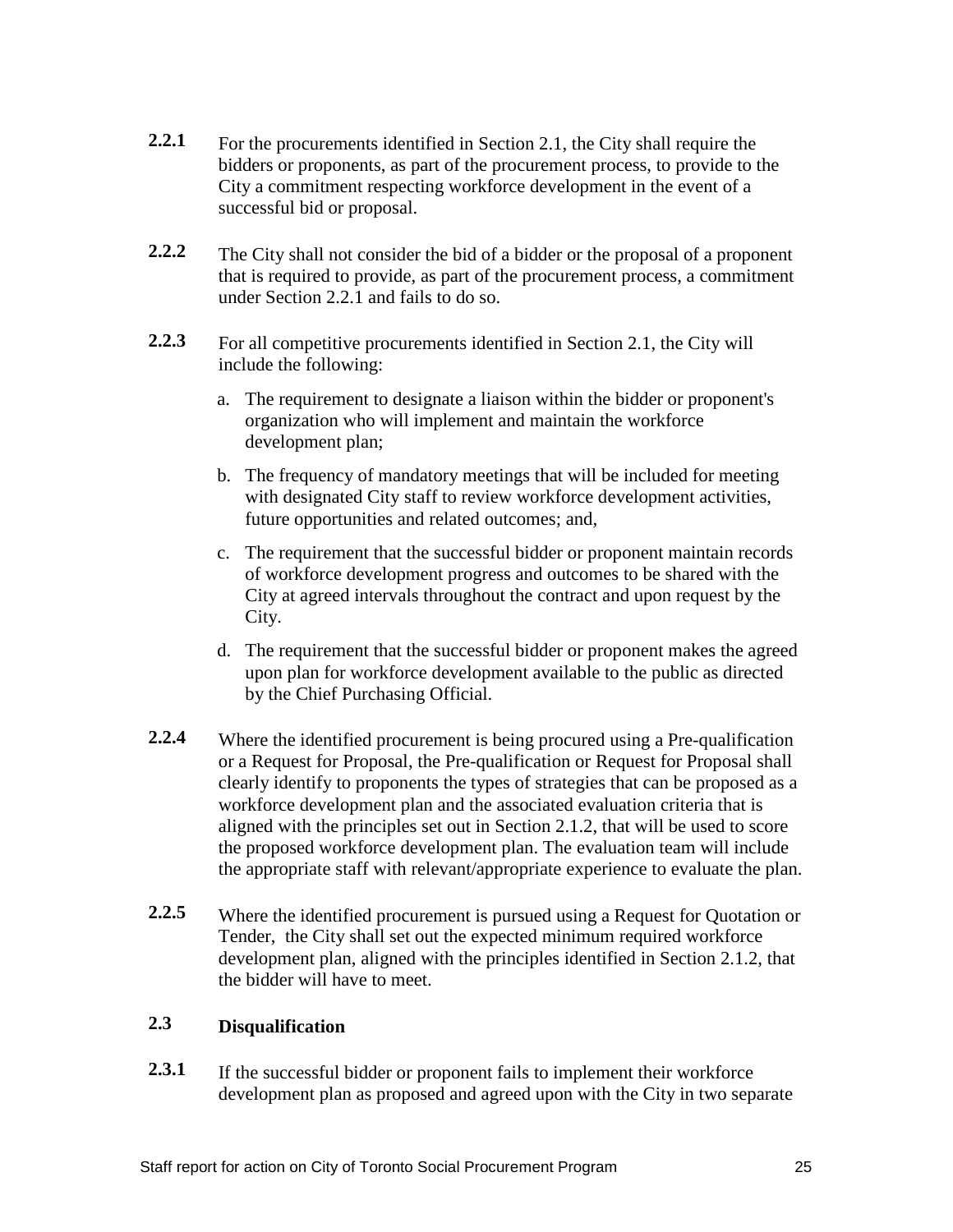instances over a period of three years inclusive, the Chief Purchasing Official may recommend to the Government Management Committee that the said bidder or proponent be disqualified from conducting business with the City for a period of two years, inclusive.

- a. The disqualification period will start from the day of the decision of Council.
- b. After the disqualifying period is over, the said bidder or proponent will be placed on probation for the next year. If another failure to implement the agreed upon workforce development plan occurs, the Chief Purchasing Official may recommend to the Government Management Committee that the bidder or proponent be disqualified from conducting business with the City for an indefinite period of time.
- c. Disqualified firms will be published on the City's website.
- 2.3.2 In determining whether the successful bidder or proponent fails to implement their workforce development plan as proposed, Purchasing and Materials Management Division, in consultation with Social Development, Finance and Administration and Employment & Social Services, will develop procedures to guide the determination of whether a successful bidder or proponent fails to implement the proposed workforce development plan, including but not limited to, the degree of compliance with the workforce development plan, the effort made by the successful bidder or proponent in working towards the workforce development plan and the role of subcontractors in the workforce development plan.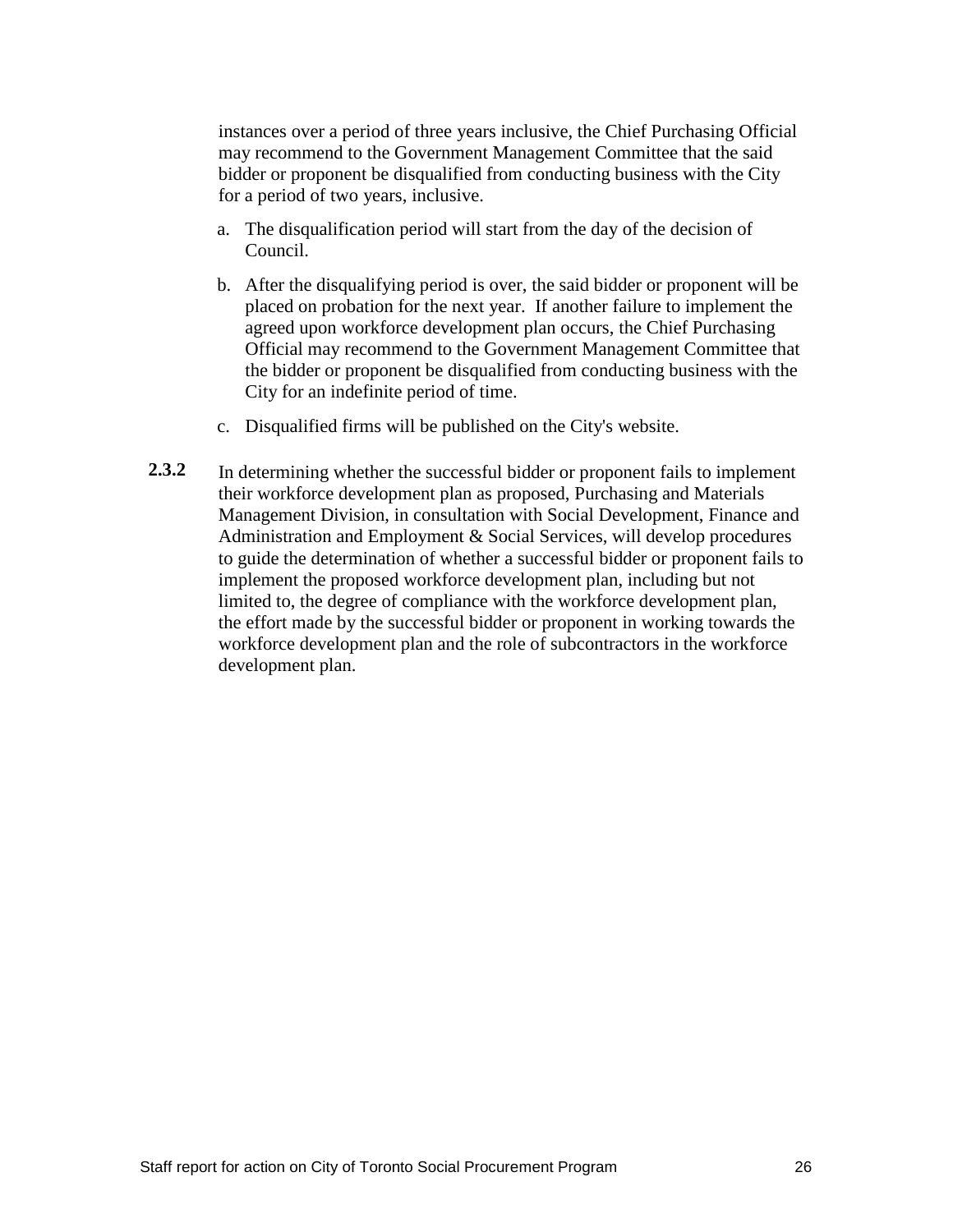# **Appendix C: Pilot Process Summary**

| #            | <b>Pilot Project</b>                                                         | <b>Division</b>                             | <b>Description</b>                                                                                                                                                                                                                                            | <b>Status</b>                                                                                                                                                                                                          |
|--------------|------------------------------------------------------------------------------|---------------------------------------------|---------------------------------------------------------------------------------------------------------------------------------------------------------------------------------------------------------------------------------------------------------------|------------------------------------------------------------------------------------------------------------------------------------------------------------------------------------------------------------------------|
| $\mathbf{1}$ | <b>Mechanical Litter Removal Services</b><br><b>Contract</b>                 | Solid Waste<br>Management                   | The provision of litter vac<br>collection along City of Toronto<br>streets in the downtown core.                                                                                                                                                              | Three employment opportunities<br>identified.                                                                                                                                                                          |
| 2.           | <b>Franklin Horner Community Centre</b><br>renovation                        | Parks, Forestry<br>and Recreation           | Construction project for the<br>renovation of Franklin Horner<br>Community Centre renovation.<br>Trades required include: Masonry,<br>concrete, electrical, mechanical,<br>roofing, sheet metal, glazing,<br>flooring, etc.                                   | No appropriate Workforce<br>Development opportunities<br>identified. Limited scope of work<br>did not provide meaningful<br>placements.                                                                                |
| 3.           | <b>Basement Flooding Program</b><br><b>Management</b>                        | Engineering and<br>Construction<br>Services | Engineering consulting assignment<br>for the planning, design and<br>contract administration of the<br>mitigation of basement flooding<br>consisting of the construction of<br>storm and sanitary pipes, and<br>storage facilities both in-line and<br>tanks. | Vendor committed to<br>implementing workforce<br>development and supplier<br>diversity. Two meetings held with<br>vendor to review proposal and<br>scope out feasible opportunities.<br>Plan currently in development. |
| 4.           | <b>New Q Pumping Station at the</b><br><b>Ashbridges Bay Treatment Plant</b> | Engineering and<br>Construction<br>Services | Engineering consulting assignment<br>for the design and contract<br>administration of the construction<br>of a new pumping station.                                                                                                                           | Successful vendor proposed<br>workforce development initiative.<br>City staff has provided feedback<br>and proposal is being revised by<br>vendor.                                                                     |
| 5.           | <b>Highland Creek Treatment Plant</b>                                        | Engineering and<br>Construction<br>Services | Design and construction of new<br>liquid processing "train" and<br>refurbishment of other areas of the<br>treatment plant.                                                                                                                                    | Request for Proposals released in<br>Fall 2015, including social<br>procurement components.<br>Contract expected to be awarded<br>early in 2016.                                                                       |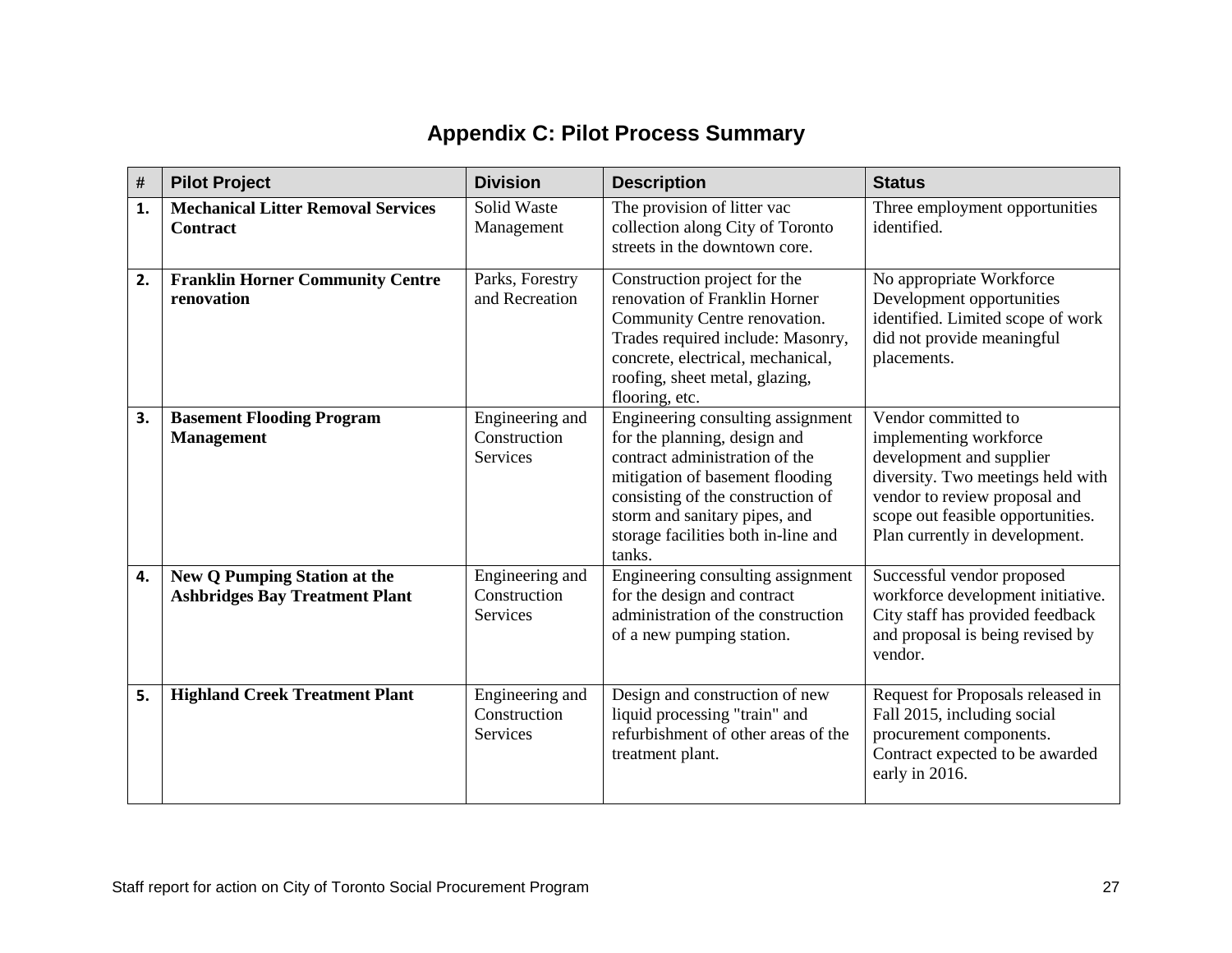| $\#$ | <b>Pilot Project</b>                                                       | <b>Division</b>                                         | <b>Description</b>                                                                                                                                                                                                               | <b>Status</b>                                                                                                                                                                                                                     |
|------|----------------------------------------------------------------------------|---------------------------------------------------------|----------------------------------------------------------------------------------------------------------------------------------------------------------------------------------------------------------------------------------|-----------------------------------------------------------------------------------------------------------------------------------------------------------------------------------------------------------------------------------|
| 6.   | <b>St. Lawrence Market North</b><br><b>Redevelopment Project</b>           | <b>Facilities Design</b><br>and Construction            | Demolition of existing North<br>Market, including archaeological<br>site remediation. Construction of<br>new North Market.                                                                                                       | Client division not able to embed<br>social procurement.                                                                                                                                                                          |
| 7.   | <b>George Street Revitalization / Seaton</b><br><b>House Redevelopment</b> | Shelter, Support<br>and Housing<br>Administration       | Consulting assignment for the<br>design phase of George Street<br><b>Revitalization / Seaton House</b><br>Redevelopment                                                                                                          | Social procurement identified as<br>being more appropriate for<br>construction phase of project. Will<br>develop social procurement<br>components if construction phase<br>is approved by Council at a later<br>date.             |
| 8.   | Hostel-wide Indoor & Outdoor<br><b>Painting Contract</b>                   | Shelter, Support<br>and Housing<br>Administration       | Indoor / outdoor painting                                                                                                                                                                                                        | Upon further analysis of the<br>available work available, no<br>appropriate workforce<br>development opportunities<br>identified.                                                                                                 |
| 9.   | <b>Online Divisional Purchase Order</b><br><b>Pilot</b>                    | Social<br>Development,<br>Finance and<br>Administration | <b>Select Cluster A Divisional</b><br>Purchase Orders between \$10,000<br>and \$50,000 in value posted online<br>in an open RFQ process.                                                                                         | 57 DPOs posted online and<br>awarded. Contracts generally<br>awarded to vendors who have<br>already done business with the<br>City. Pilot introduced undesirable<br>inconsistency to DPO process.                                 |
|      | <b>Enhanced Divisional Purchase Order</b><br><b>Pilot</b>                  | Social<br>Development,<br>Finance and<br>Administration | For select Cluster A Divisional<br>Purchase Orders between \$3,000<br>and \$10,000 in value, buyers<br>attempted to acquire at least one<br>quotation from the CAMSC or<br><b>WBE Canada certified diverse</b><br>supplier list. | Supplier diversity pilot<br>successfully embedded without<br>compromising Cluster A DPO<br>process. Certified supplier lists<br>need to be expanded to be able to<br>find suppliers who can deliver<br>needed goods and services. |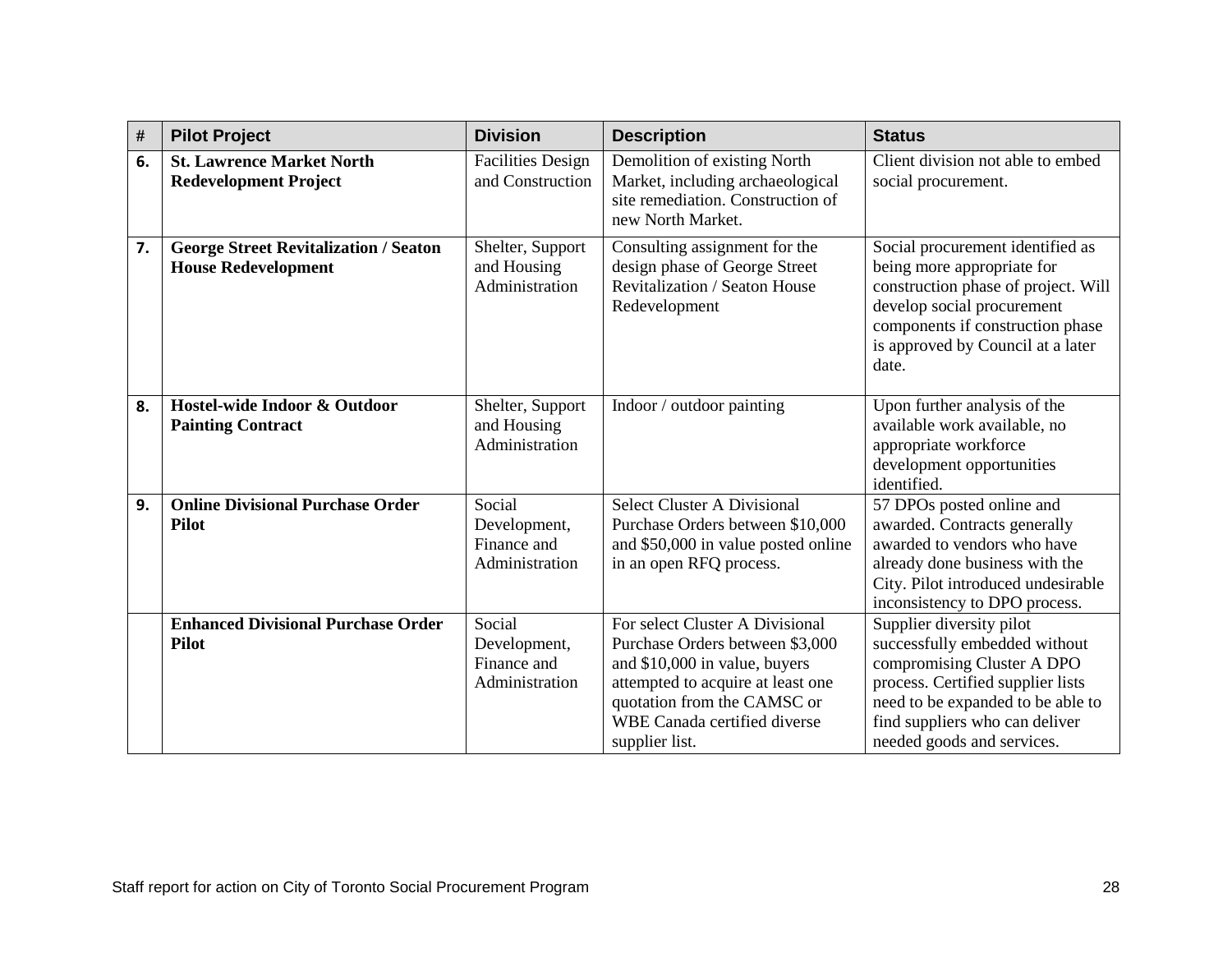# **Appendix D: Supplier Certification Organization Requirements**

# **Canadian Aboriginal and Minority Supplier Council**

#### **Website: [www.camsc.ca](http://www.camsc.ca/)**

# **About CAMSC**

CAMSC operates as a private sector-led, non-profit membership organization governed by a board of Directors; comprised of major multinational corporations operating in Canada. The organization aims to boost economic development efforts and employment.

CAMSC is associated with the National Minority Supplier Development Council.

# **Certification Criteria**

Business is eligible for certification if:

- The business is 51% or more owned by visible minority(s) or Aboriginal person(s)
- The business is 51% or more managed and controlled by visible minority(s) or Aboriginal person(s)
- The business is a for-profit enterprise
- The business operates in Canada
- The business owner(s) is a Canadian or US citizen
- The business may be of any size
- The business is able to operate as a supplier of products or services to other businesses.

Definitions (as defined by the Employment Equity Act (S.C. 1995, c.44):

Aboriginal peoples: means persons who are First Nations (Indians), Inuit or Métis.

Visible minorities: means persons other than Aboriginal peoples, who are non-Caucasian in race or non-white in colour. In practice, the Government of Canada includes the following groups: Blacks, Chinese, Filipinos, Japanese, Koreans, Latin Americans, Pacific Islanders, South Asians, and West Asians/Arabs.

Source:<https://www.camsc.ca/what-is-certification>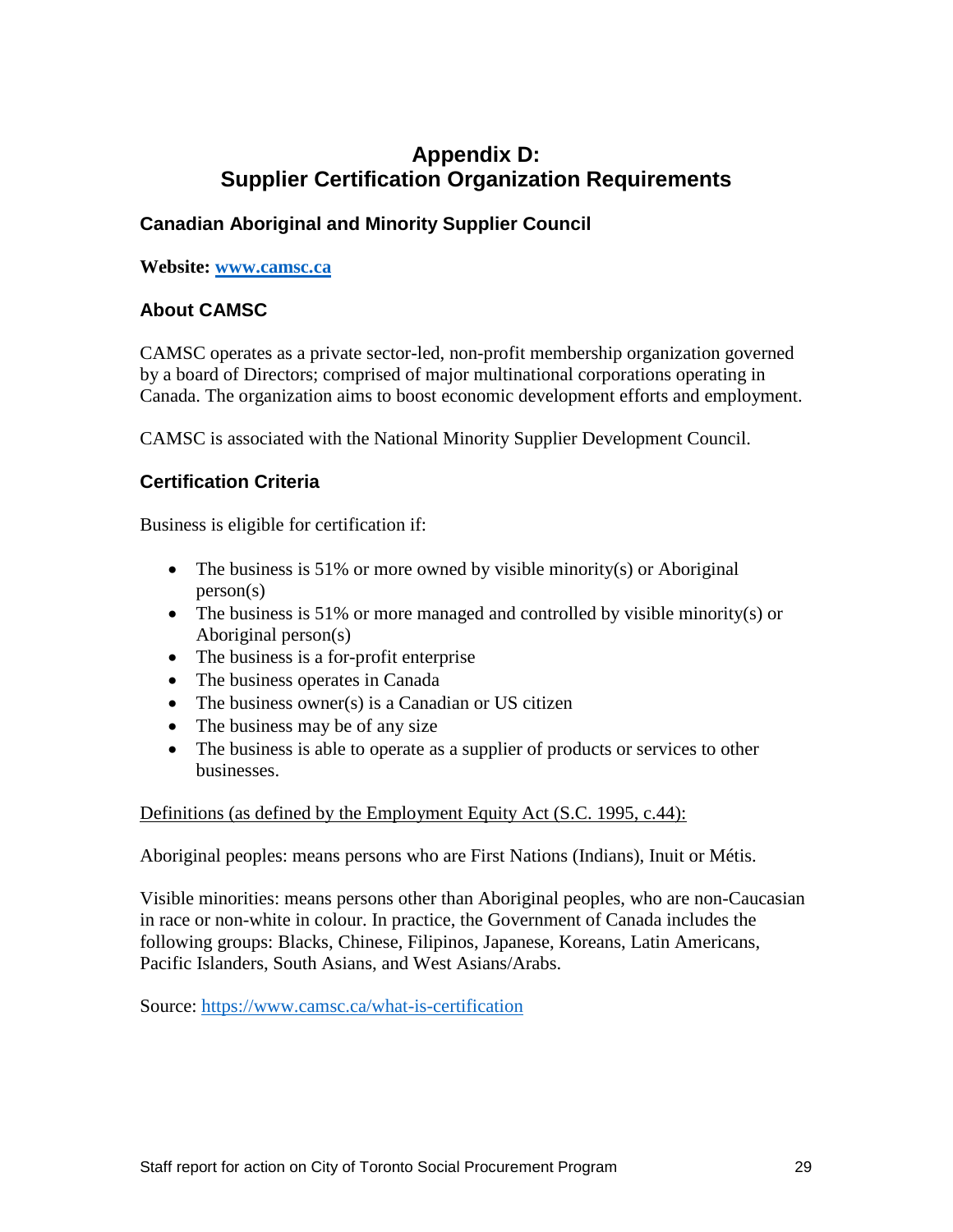# **WBE Canada, Certified Women Business Enterprises**

**Website: [www.wbecanada.org/](http://www.wbecanada.org/)**

#### **About WBE Canada**

WBE Canada is a non-profit organization, led by corporate members, that is opening doors to new supply chains. It certifies firms that are at least 51% owned, managed and controlled by women and introduces them to opportunities with corporations. The organization also partners with governments, women's business centres and other women communities across Canada. Status of Women Canada is a major funder.

#### **Certification Criteria**

Company is eligible to apply for certification if:

- It is a legally established for-profit business that is headquartered and operates in Canada
- Women own a minimum 51%
- A woman manages and controls your business (has the top position)
- Operates an established whether product or service-based in any sector of the business-to-business market
- Is growth-oriented
- Has the capacity to sell to large corporations and/or the ability to scale your operations accordingly

Source:<http://www.wbecanada.org/eligibility-faqs>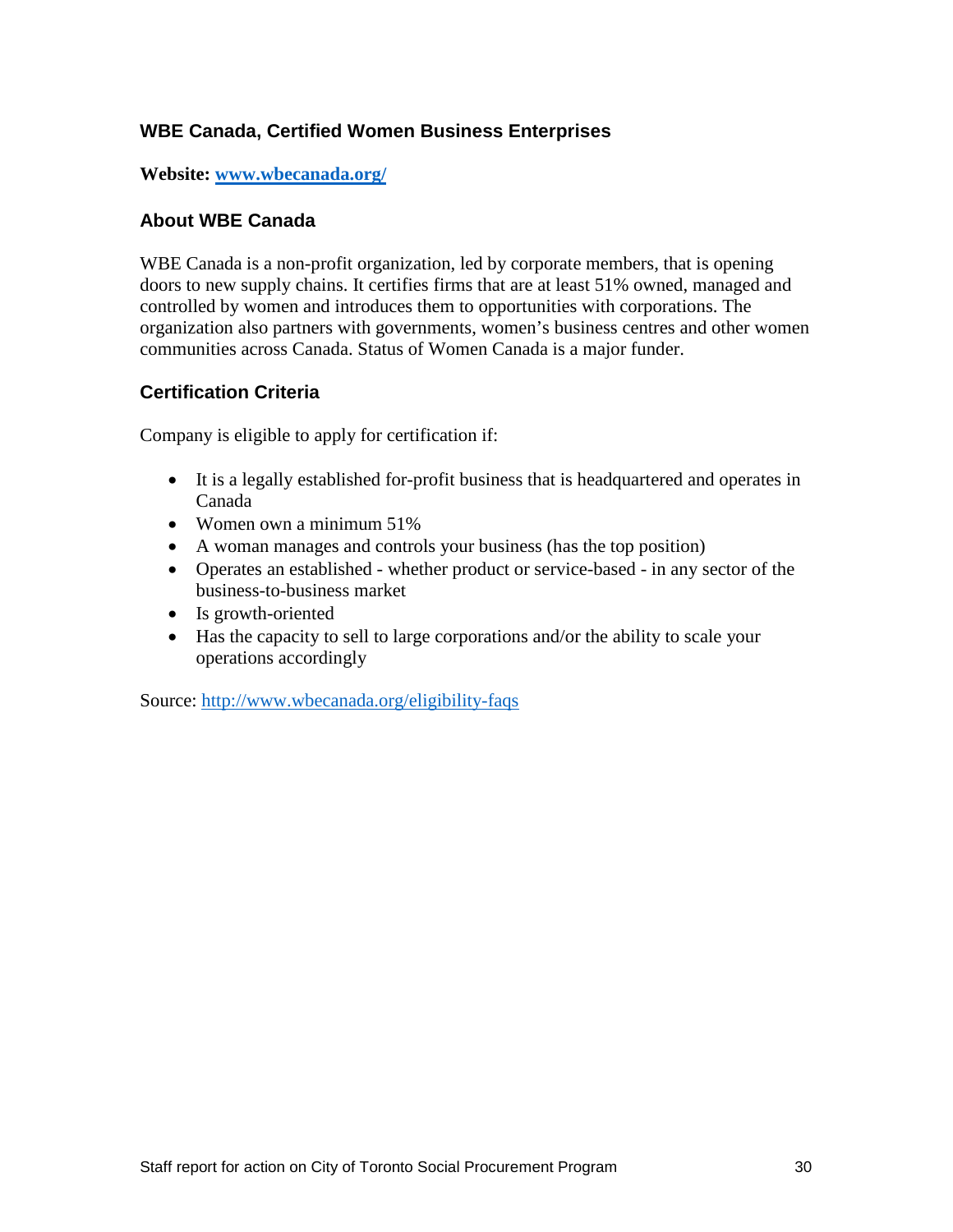# **Canadian Gay and Lesbian Chamber of Commerce**

**Website: [www.cglcc.ca/](http://www.cglcc.ca/)**

#### **About CGLCC**

Established in 2003, the Canadian Gay & Lesbian Chamber of Commerce (CGLCC) is a national, non-profit industry association. The CGLCC is committed to forming a broadbased coalition, representative of the various interests of Lesbian, Gay, Bisexual, Transidentified, Queer, Two-Spirited and Intersex (LGBT\*) owned businesses, allied businesses, corporations, professionals, and students of business for the purpose of promoting economic growth and prosperity, through public and private sector advocacy and engagement, to advance the common business interests and opportunities of its members and stakeholders.

# **Certification Criteria**

CGLCC has developed standardized procedures to assure consistency in review and certification LGBT owned and operated businesses. In order to be certified by the CGLCC as an LGBT Business Enterprise (LGBTBE), the applicant must satisfy the following criteria:

- The applicant must be a for-profit enterprise
- The applicant must operate in Canada
- The applicant must be a Canadian citizen
- The applicant's business may be of any size
- The applicant must be able to operate as a supplier of products or services to other businesses; and
- The applicant's business must be substantially owned and controlled by LGBT individuals

For the purpose of certification by the CGLCC:

Ownership would mean that the business is at least 51% owned and operated by selfidentified and verified LGBT individuals. In the case of publicly owned businesses, at least 51% of the company's shares would have to be owned by one or more such individuals meeting the same criteria. Furthermore, the management and daily operations of these businesses must be controlled by LGBT individual/s.

Source:<http://www.cglcc.ca/supplier-diversity.html>